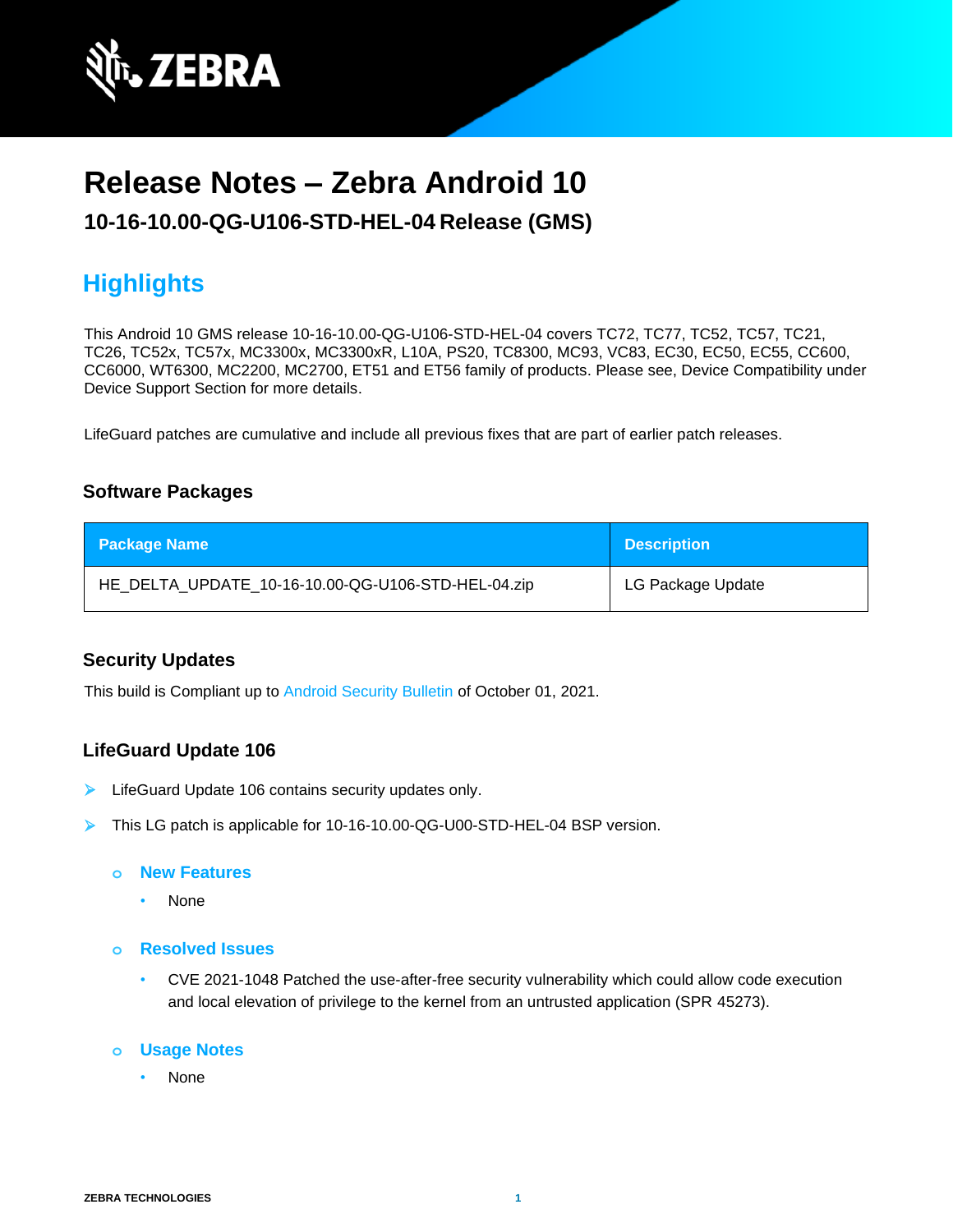

## **LifeGuard Update 104**

- ➢ This LG patch is applicable for 10-16-10.00-QG-U00-STD-HEL-04 BSP version.
	- **o** This LG Patch includes following updated components.
		- Scanning Framework: 28.11.4.0
		- WiFi: FUSION\_QA\_2\_1.3.0.040\_Q
		- Audio: 0.35.0.0
		- DataWedge: 8.2.505
		- EMDK: 9.1.3.3203
		- MXMF: 10.5.0.60
		- OSX: QCT.100.10.11.64
		- StageNow: 5.3.0.2
		- Bluetooth Pairing Utility: 3.25
		- Zebra Software License Manager: 6.0.7
		- WorryFree WiFi Analyzer: WFW\_A\_2\_6.0.0.012\_Q
		- NFC controller Firmware: 11.01.22

#### **o New Features**

- Added support to set the BLE channel mask via OEMConfig and StageNow to prevent usage of channels that are known to be impacted by interference.
- Added support where admin can set partition name of Local License Server on ZSL configuration.
- Added Additional Analysis Params to the Roam Analysis events e.g., SSID, BSSID, RSSI, Channel.
- Added support for WLAN Front End Module 45868 on TC72, TC77, PS20, TC52, TC57, TC52-HC, MC93, TC83, L10A, EC30, ET51 8" & 10", ET56 8", VC83, TC52x, TC57x, CC600 and CC6000 devices.
- Added support for BT Module 22545 on TC72, TC77, TC52x, TC57x, TC52 and TC57 devices.
- Added localization support in BTPairingUtility app for French-CA, Polish, Dutch, German, Italian, Spanish, Japanese and Chinese locales.
- Added Key double click functionality and double click remapping capability for SCAN and Trigger keys on MC3300x and MC9300.
- Added support for SHIFT and ALPHA key behavior changes, W1 and W2 keycode changes for 53 key custom keypad, on MC9300.

- SPR44235 Resolved an issue wherein the SUW device provisioning was not able to update WLAN SSID using scanner.
- SPR44151 Resolved an issue wherein inconsistent touch inputs with gloves observed on ET51/ET56.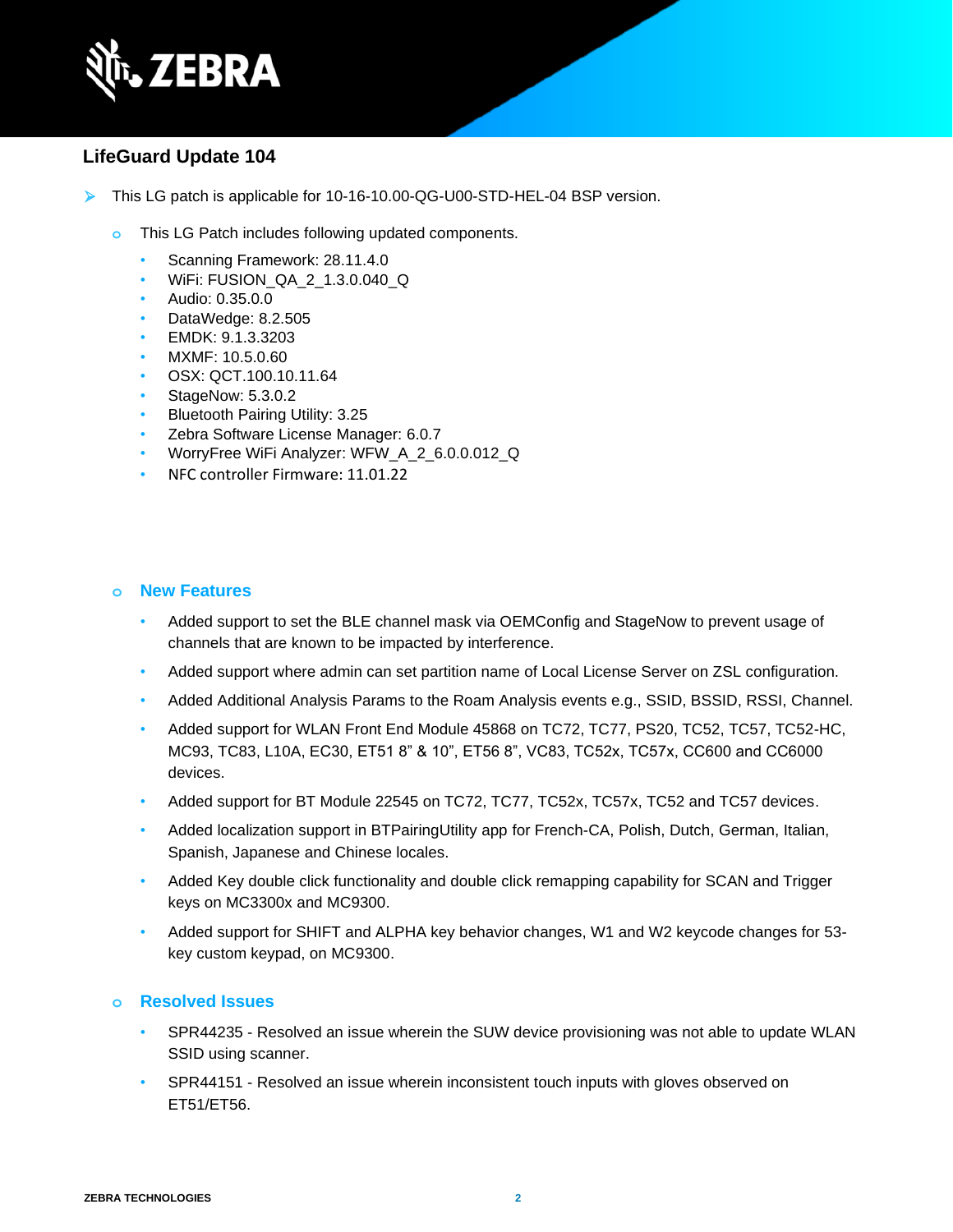

- SPR44065 Resolved an issue wherein the touch was non-responsive towards lower left portion of screen for L10A.
- SPR44460 Resolved an issue wherein Microsoft Teams was crashing on launch on data only SKU devices.
- SPR44265 Resolved an issue wherein Bluetooth module was showing incorrect battery usage.
- SPR44031 Resolved an issue wherein device was experiencing random touch events intermittently.
- SPR43402 Resolved an issue wherein echo was being heard while both parties are in speaker phone mode.
- SPR44015 Resolved an issue wherein WT6300 extended battery with 0% level was not charging via cradle.
- SPR44429 Resolved an issue wherein L10 was unable to wake from deep sleep mode.
- SPR44530 Resolved an issue wherein Ethernet communication was not working on some 100Mbps ethernet hub.
- SPR44335/44185 Resolved an issue wherein Apps were receiving Null value when requesting NFC adapter prior to Boot complete event.
- SPR44551 Resolved an issue wherein Apps using camera intent APIs to fetch images from camera would be turned upside on ET51 and ET56 devices.
- SPR44262 Resolved an issue wherein Scanner beam was not coming intermittently while using EMDK based App.
- SPR44833 Resolved an issue wherein Ethernet configuration was not getting applied when the device was connected to ethernet cradle.
- SPR44426 Resolved an issue wherein WFC Voice client encountered an error sometimes that required termination of call.

 $\triangleright$  LifeGuard update U104 is a Mandatory patch for devices with WLAN Front End Module 45868 & BT Module 22545

WLAN Front End Module can be identified using adb shell getprop ro.config.device.wlan fem [ro.config.device.wlan\_fem]: [QM45868]

BT Module can be identified using adb shell getprop ro.bluetooth.bt\_filter ro.bluetooth.bt\_filter=QM22545

## **LifeGuard Update 98**

- ➢ This LG patch is applicable for 10-16-10.00-QG-U00-STD-HEL-04 BSP version.
	- **o** This LG Patch includes following updated components.
		- Scanning Framework: 28.11.3.0
		- WiFi: FUSION\_QA\_2\_1.3.0.037\_Q
		- Audio: 0.34.0.0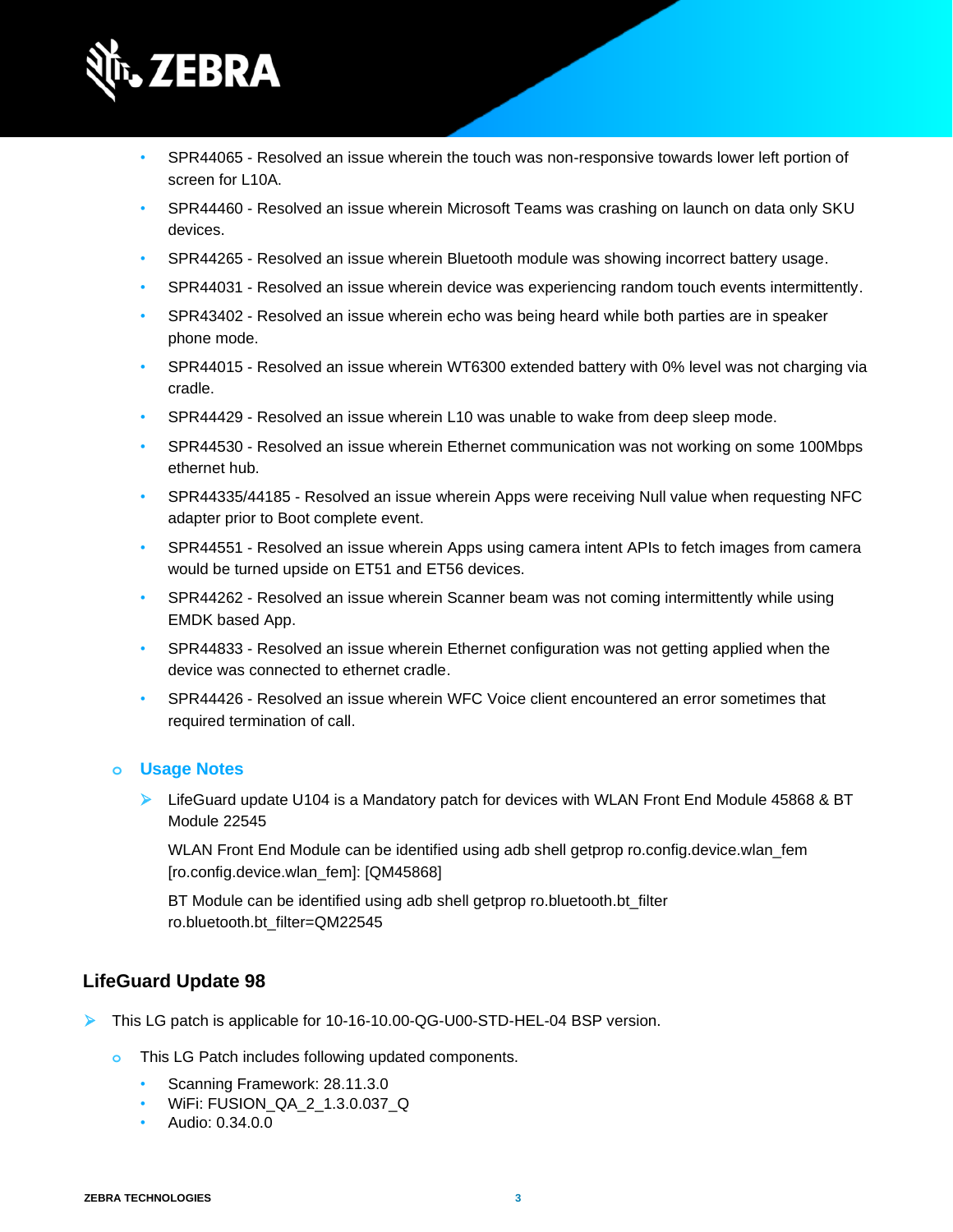

- DataWedge: 8.2.400
- EMDK: 9.1.3.3203
- MXMF: 10.5.0.49
- OSX: QCT.100.10.11.62
- StageNow: 5.3.0.2
- Bluetooth Pairing Utility: 3.24
- Zebra Software License Manager: 5.0.1

## **o New Features**

- Added support for SHT4x humidity Sensor on MC93.
- Added support for LSM6DSM Gyroscope/accelerometer Sensor on MC3300x/MC3300xR, MC93, TC8300, and PS20 devices.
- Added support for freefall detection for TC21/TC26 Devices.
- Added support for CBRS Band 48 on TC26EK-21A222-NA SKU.
- Added support to enable SPoC (ZebraPay) and power management.
- Added support for Secondary BLE Licensing for EC50/EC55.
- Added support to configure Secondary BLE TX power to a specified value.
- Added support for admin to configure the Altbeacon Manufacturing byte of the secondary BLE.
- Adding correct protocol type for APR in tcpdump for decoding.
- Added UNII-3 band support for EU region on TC52x and TC52x-HC devices.
- Updated default display brightness and adaptive brightness is turned off OOB for EC50/EC55 devices.
- Enabled dark display theme OOB for EC50/EC55 devices.
- Haptic feedback is disabled OOB for EC50/EC55 devices.
- Updated default wallpaper for EC50/EC55 devices OOB.
- Launcher icon outline shape is updated to look rounded OOB for EC50/EC55 devices.
- Notification sound played at boot up or low battery is set to "Lalande.ogg" as default tone for EC50/EC55 devices.
- Bordered keys Gboard setting is enabled OOB for EC50/EC55 devices.
- Added support for VoWiFi for Orange.
- Added support for Vodafone UK.
- Added support for Erillisverkot Public Safety MVNO.
- Updated the APN details for Spark operator.

- SPR42999 Added support to enable ADB over Wi-Fi in Settings App.
- SPR43012 Resolved an issue wherein USB based bin file staging was intermittently not working.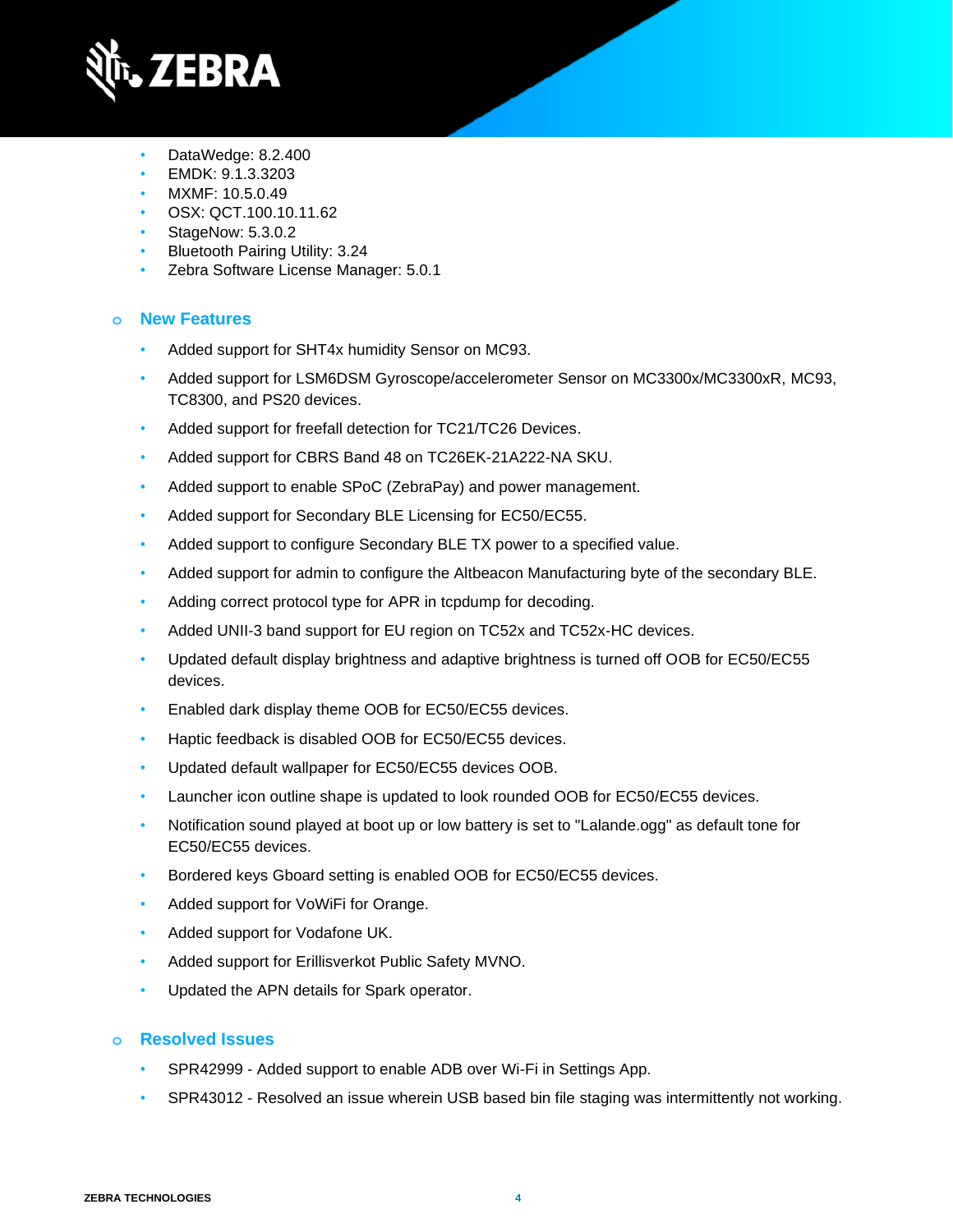

- SPR43592 Resolved an issue wherein application flickering is observed when enabling/disabling RxLogger using adb command.
- SPR43683 Resolved an issue wherein USB to Serial Port converter was not working on a 3rd party cradle.
- SPR41910 Resolved an issue wherein first touch was not working correctly after resume.
- SPR43738 Updated the APN details for Telenor operator.
- SPR43291 Resolved an issue wherein Advertising BLE beacons were not able to reach Max power.
- SPR43841 Resolved an issue wherein PTT calls would sometimes not terminate with the release of the button.
- SPR43800 Resolved an issue wherein scanner was not working after resume when Time release was set.
- SPR43627 Resolved an issue wherein device was rebooting after pairing to an unsupported scanner.
- SPR43931 Resolved an issue wherein scanning into chromium browser with multiple tabs open would switch between tabs.
- SPR41882 Resolved an issue wherein it was not possible to provision the device using QR code with EXTRA\_PROVISIONING\_WIFI\_PROXY\_HOST and EXTRA\_PROVISIONING\_WIFI\_PROXY\_PORT details.
- SPR43802 Resolved an issue wherein OS update initiated through StageNow immediately after boot use to fail intermittently.
- SPR44265 Resolved an issue wherein a modem restart would acquire wakelock and cause battery consumption.
- SPR43940/43916 Resolved an issue wherein DNS alias could not be resolved.
- SPR44260/44261 Resolved an issue wherein PTT call was not getting released when the PTT headset button was released.
- SPR44078 Resolved an issue wherein ET51 device with powerpack battery inserted is sometimes cycling quickly between charging/discharging from AC or expansion battery.
- SPR43236 Resolved an issue wherein device Intermittently not able to get GPS Location after reboot.
- SPR44059 Resolved an issue wherein creating a new WEP-encrypted SSID from StageNow Wi-Fi Manager, "WEP-104" (128bit) cannot be configured correctly on MX 10.2.
- SPR43907 Resolved an issue wherein NTP Sync interval was not getting updated through StageNow.
- SPR43148 Resolved an issue wherein configuring WLAN Channels in range format through OEMConfig use to fail.
- SPR43358 Resolved an issue wherein first created profile after deleting the default profile, does not connect automatically.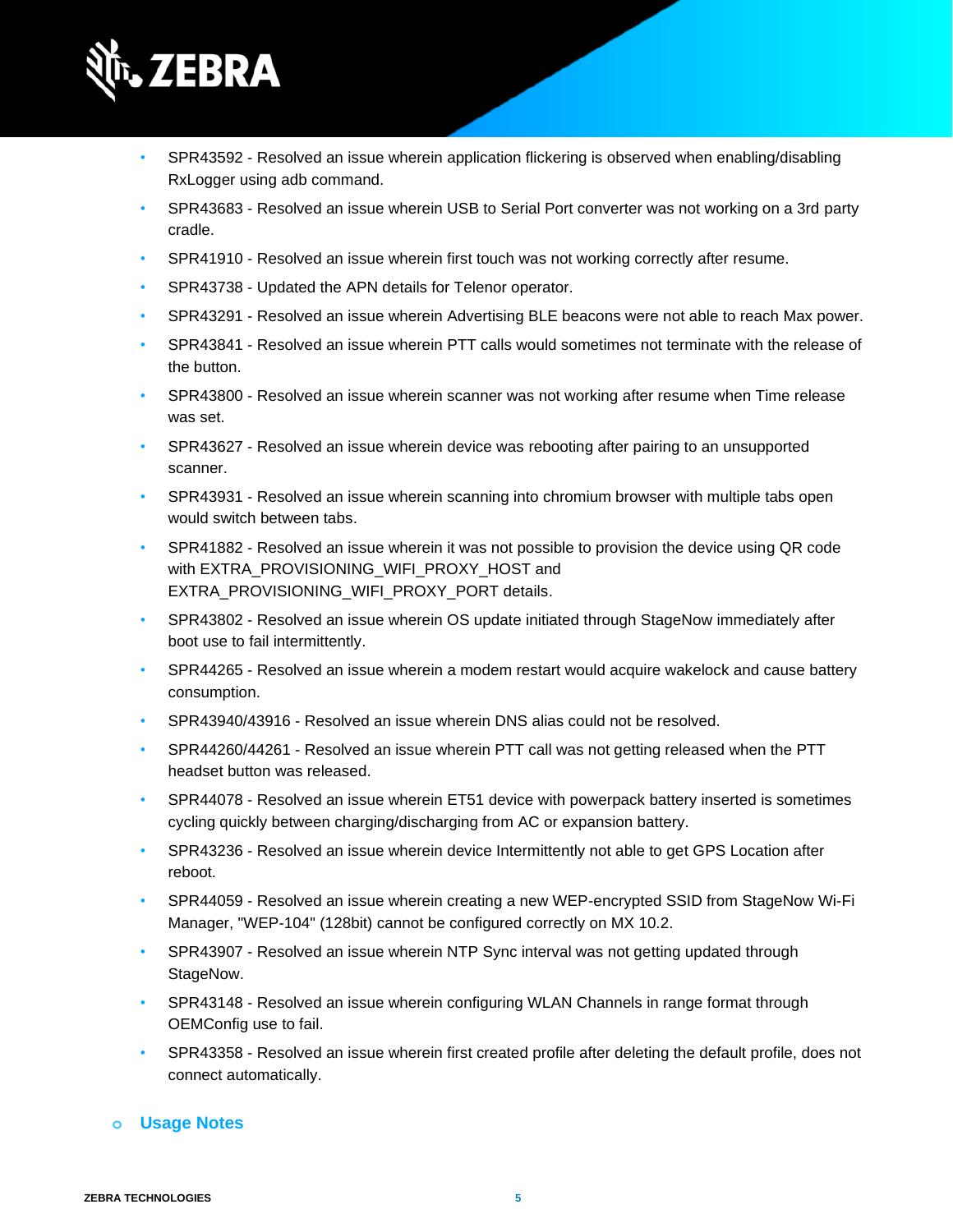

- ➢ To identify the LSM6DSM Gyroscope/accelerometer sensor on the device users can check the **ro.config.device.gyro** property using getprop command from adb.
	- a. Devices with LSM6DSM sensor will have [ro.config.device.gyro] = 8.
	- b. Devices with LSM6DSM sensor will list sensor type as LSM6DSM on "Settings-->About phone-->SW components-->Gyroscope" or "Settings-->About phone-->SW components -- >Accelerometer".
- ➢ To identify the SHT4x humidity sensor on the device users can check the **ro.config.device.sku** property using getprop command from adb.
	- a. Devices with for SHT4x humidity sensor will have [ro.config.device.sku] = 522 or 523.

b. Devices with SHT4x humidity sensor will list HW ID as 522 or 523 on "Settings-->About phone -->SW components-->HW ID".

- ➢ MC3300x/MC3300xR LSM6DSM G-sensor devices require 10-16-10.00-QG-U98-STD-HEL-04 or higher to ensure full G-sensor functionality.
- ➢ The MC93 devices with SHT4x Humidity Sensor require 10-16-10.00-QG-U98-STD-HEL-04 or higher to ensure full humidity sensor functionality.
- ➢ While downgrading MC93 SHT4x humidity sensor devices from Android 10 to Oreo, only the 01.30.04 Lifeguard Update 35 & above is supported. The Full image of 01.30.04 and the Lifeguard Update 35 must be installed together using the UPL process.

## **LifeGuard Update 94 (Not Released for ET51 and ET56)**

- ➢ LifeGuard Update 94 contains security updates only.
- ➢ This LG patch is applicable for 10-16-10.00-QG-U00-STD-HEL-04 BSP version.

## **o New Features**

- None
- **o Resolved Issues**
	- None
- **o Usage Notes**
	- None

## **LifeGuard Update 90 (Not Released for ET51 and ET56)**

➢ This LG patch is applicable for 10-16-10.00-QG-U00-STD-HEL-04 BSP version.

#### **o New Features**

• None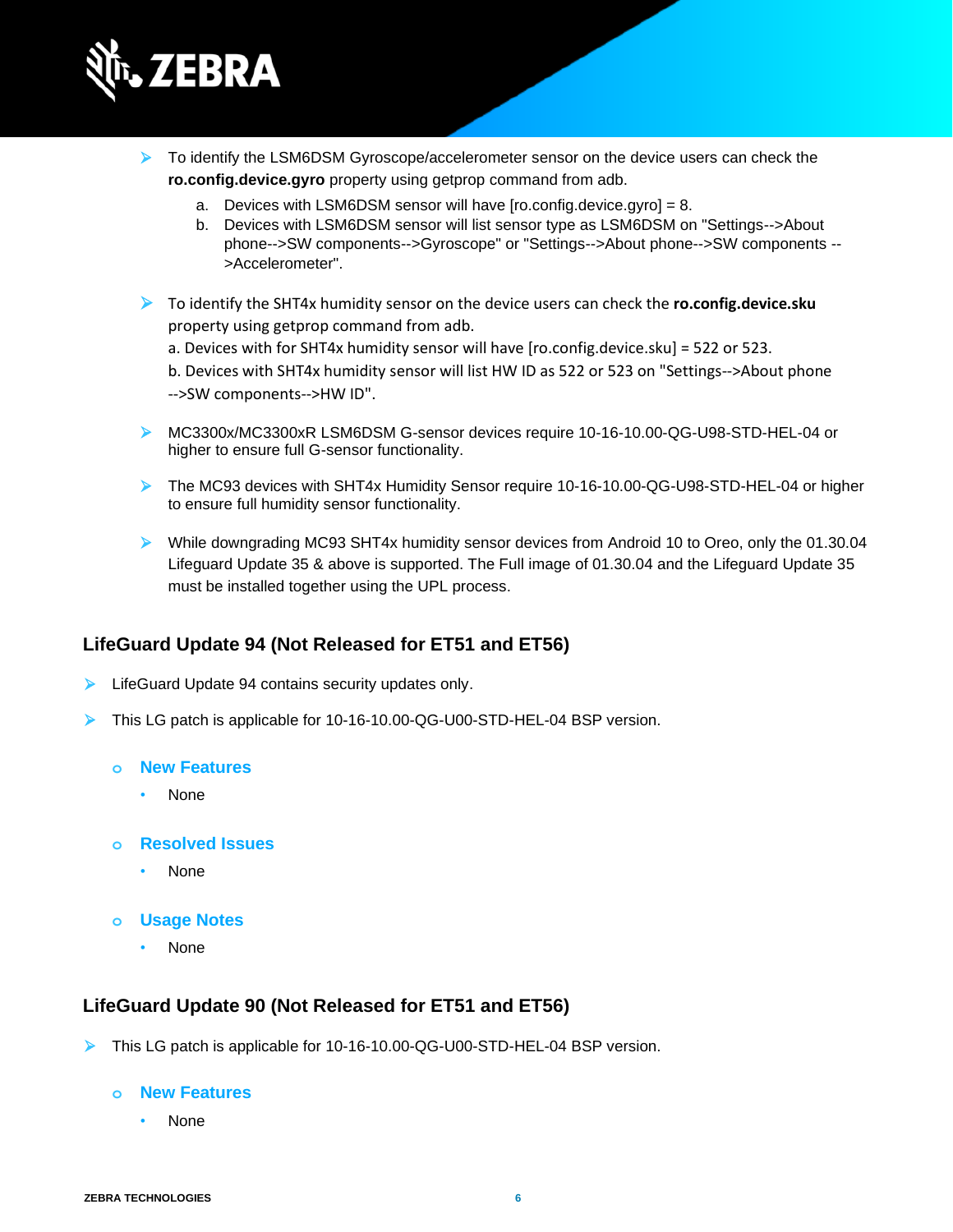

#### **o Resolved Issues**

• Added fix for multiple vulnerability issues (FragAttack) with respect to Fragmentation and Forging attacks.

## **o Usage Notes**

• None

## **LifeGuard Update 86 (Released only for ET51 and ET56)**

➢ This LG patch is applicable for 10-16-10.00-QG-U00-STD-HEL-04 BSP version.

#### **o New Features**

• Added support for display IC G101QAN01.1 on ET51/ET56 10" devices.

### **o Resolved Issues**

• None

#### **o Usage Notes**

• ET51/ET56 10" devices with display IC G101QAN01.1 cannot be downgraded to BSPs below 10-16- 10.00-QN-U00-STD-HEL-04 and require 10-16-10.00-QN-U86-STD-HEL-04 as a mandatory update.

To identify display type, users can check 'ro.config.device.display' property using getprop command from adb.

- $\circ$  Devices with display IC G101QAN01.1 will have [ro.config.device.display] = 702
- $\circ$  Devices with display IC G101QAN01 will have [ro.config.device.display] = 701

## **LifeGuard Update 79**

- ➢ This LG patch is applicable for 10-16-10.00-QG-U00-STD-HEL-04 BSP version.
	- **o** This LG Patch includes following updated components.
		- Scanning Framework: 28.11.2.0
		- WiFi: FUSION\_QA\_2\_1.3.0.032\_Q
		- WorryFree WiFi Analyzer: WFW\_QA\_2\_6.0.0.006\_Q
		- Audio: 0.33.0.0
		- DataWedge: 8.2.308
		- EMDK: 9.1.0.3200
		- MXMF: 10.4.0.18
		- OSX: QCT.100.10.6.58
		- StageNow: 5.2.0.4
		- Zebra Data Service: 10.0.3.1001
		- MSRN: 2.02
		- OemInfo: 9.0.0.331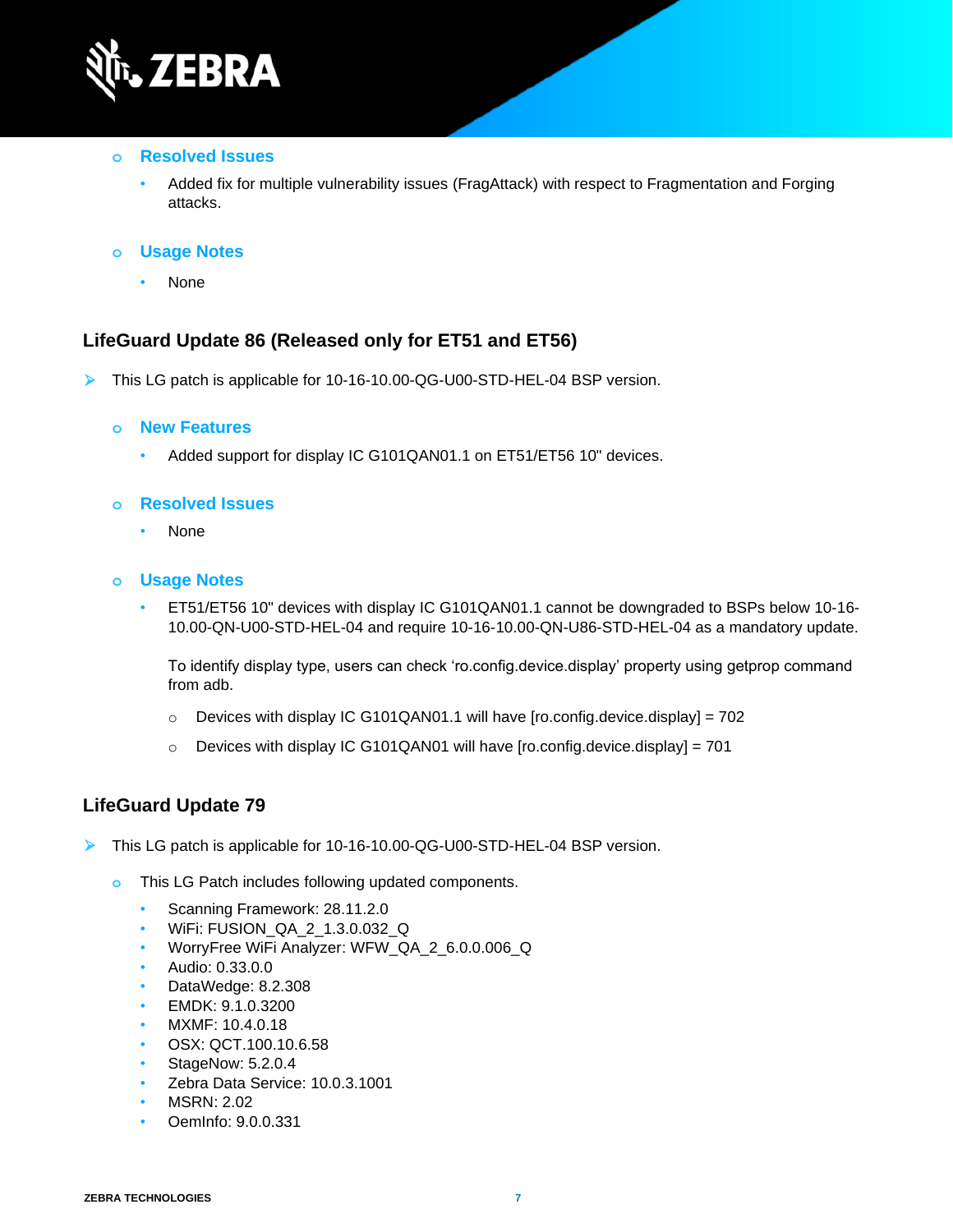

• Bluetooth Pairing Utility: 3.23

### **o New Features**

- Added support for LSM6DSM Gyroscope/accelerometer Sensor on TC72/TC77,TC52/57 and TC52x/TC57x devices. This LifeGuard patch supports the different pin configuration of the new Gsensor (LSM6DSM). In testing, the combination of new G-sensor with earlier versions of Android has not shown any performance, functionality, or device degradation.
- Dotcode Erasure Parameter Support is added.
- Dot Code Decoder Support is Added for RS5100 BT Scanner.
- Added Support for NG SimulScan using Camera.
- PL5000 Zback Scanner support is added for ET51/ET56 devices.
- Added support for Integrated Scanner Frame SKUs ET51CE-G21E-SFA6, ET51CE-G21E-SFNA and ET51CE-G21E-SFIA with Zebra PL5000 decoder, which replaces the Zebra PL3307 decoder.
- Added Feature in ZDS to support the collection of top RAM consumption per application.
- Added Feature in ZDS to support the collection of identity of the application that initiated the scan.
- Remove dependency on Enterprise partition in OEMInfo application to reduce the security risk.
- Added support for VoIP on CC6000.
- Added integrated licensing feature for VoD Application. User needs to apply valid license to use the app.
- WFW VoIP Analysis SIP-RTP Enhancement.
- Granting Special permissions for EMM Device Owner application while Provisioning device.
- Added support to provide location updates based on the specified minimum distance travelled for both WGS84 and non WGS84 formats.
- Integration of custom feature CSP to add ability to enable or disable custom features.
- Added a feature to handle the network issue of ARP Requests not getting response from backend network.
- Added a feature to detect low RSSI conditions and scenarios and allow device to do quick recovery from the low RSSI state.
- Added support to enable/disable eSIM provisioning feature using CellularMgr CSP.

- SPR41891 Resolved an issue where device disables the profiles permanently when wrong credentials are entered.
- SPR41911 Resolved an issue where it was not possible to set "false" value to protector param in TouchMgr CSP.
- SPR41725 Resolved an issue where intermittently DataWedge would scan barcodes even when in suspend state.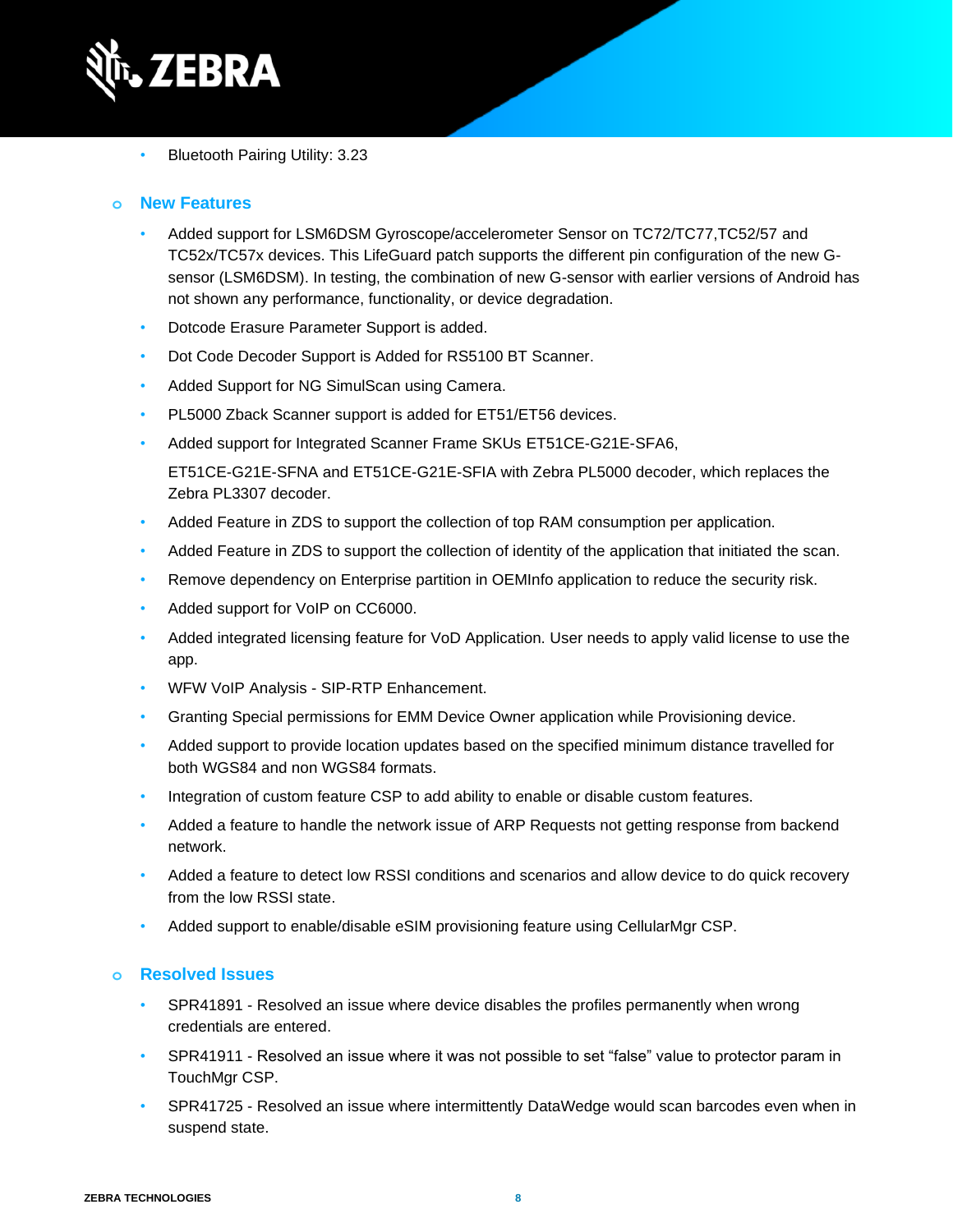

- SPR41886 Resolved an issue where Latin character set QR barcodes were not being decoded.
- SPR41912 Resolved an issue where Intermittent print failures were observed using LinkOS SDK application.
- SPR42980 Resolved an issue where device was not able to read Mifare classic 4K card.
- SPR40219 Resolved an issue where MSI barcodes were not getting decoded.
- SPR41824 Resolved an issue where WWAN data connection failures were reported due to incorrect APN configuration settings.
- SPR43359 Resolved an issue where display would intermittently fail to turn on upon power key press.
- SPR41623 Resolved an issue where TC52 was displaying incorrect magnetometer values.
- SPR41881 Resolved an issue where a permission that was not supported originally on OS was not regranted to application upon newer OS update that supported those permissions.
- SPR41003 Resolved an issue where BlueParrott headset connected to ET51 was picking up voice from a farther distance.
- SPR43717 Resolved an issue where intermittently Airplane mode was enabled after an improper Battery Swap.
- SPR41841 Resolved an issue where Keyboard volume notification level icon was missing in MC33 Brick SKUs.
- SPR43358 Resolved an issue where first created profile using WIFI CSP after deleting the default profile, does not connect automatically.
- SPR41400 Resolved an issue where key remapping was not working for modifier keys in Bundle mode for OEMCONFIG.
- SPR41116 Resolved an issue where user was unable to configure Code128 Ignore FNC4 param from Datawedge on ET51, ET56 with Zback and Integrated Scanner.
- SPR43533 Resolved an issue where display goes black on TC72 and TC77 with 4770 scan engines.
- Integrated a VPN security fix for Common Criteria mode.
- Default password for MSRN App has been set to empty.

- ➢ To identify the LSM6DSM Gyroscope/accelerometer sensor on the device users can check the **ro.config.device.gyro** property using getprop command from adb.
	- c. Devices with LSM6DSM sensor will have [ro.config.device.gyro] = 8.
	- d. Devices with LSM6DSM sensor will list sensor type as LSM6DSM on "Settings-->About phone-->SW components-->Gyroscope" or "Settings-->About phone-->SW components -- >Accelerometer".
- ➢ Support for Zebra PL5000 decoder with integrated scanner frame requires 10-16-10.00-QG-U79- STD-HEL-04 or higher to ensure full scanner functionality.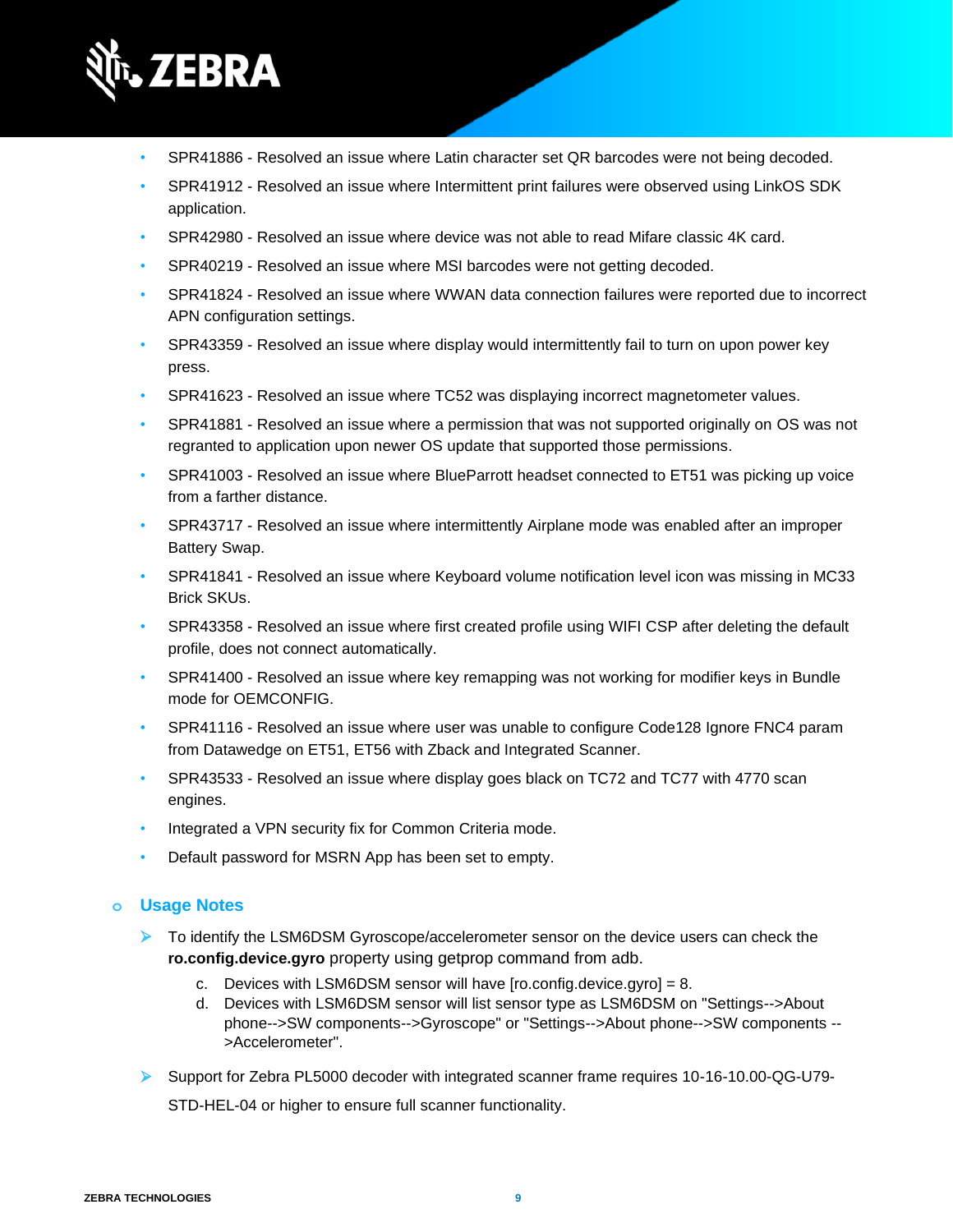

## **LifeGuard Update 72 (Released only for ET51 and ET56)**

- ➢ This LG patch is applicable for 10-16-10.00-QG-U00-STD-HEL-04 BSP version.
	- **o** This LG Patch includes following updated components.
		- Scanning Framework: 28.10.0.0

#### **o New Features**

- Added support for Zebra Scanner Expansion Back ZBK-ET5X-10SCN7-02, ZBK-ET5X-8SCN7-02, that supports the SE4770 scan engine.
- **o Resolved Issues**
	- None
- **o Usage Notes**
	- None

## **LifeGuard Update 70 (Not Released for ET51 and ET56)**

➢ This LG patch is applicable for 10-16-10.00-QG-U00-STD-HEL-04 BSP version.

#### **o New Features**

- None
- **o Resolved Issues**
	- None
- **o Usage Notes**
	- None

## **LifeGuard Update 44 (Not Released for ET51 and ET56)**

- ➢ This LG patch is applicable for 10-16-10.00-QG-U00-STD-HEL-04 BSP version.
	- **o** This LG Patch includes following updated components.
		- Audio: 0.31.0.0
		- Bluetooth Pairing Utility: 3.20
		- DataWedge: 8.2.211
		- EMDK: 9.0.3.3003
		- License Manager and License Agent: 5.0.0 and version 5.0.0. 5.0.0
		- MXMF: 10.3.0.18
		- OSX: QCT.100.10.5.58
		- Scanning Framework: 28.9.8.0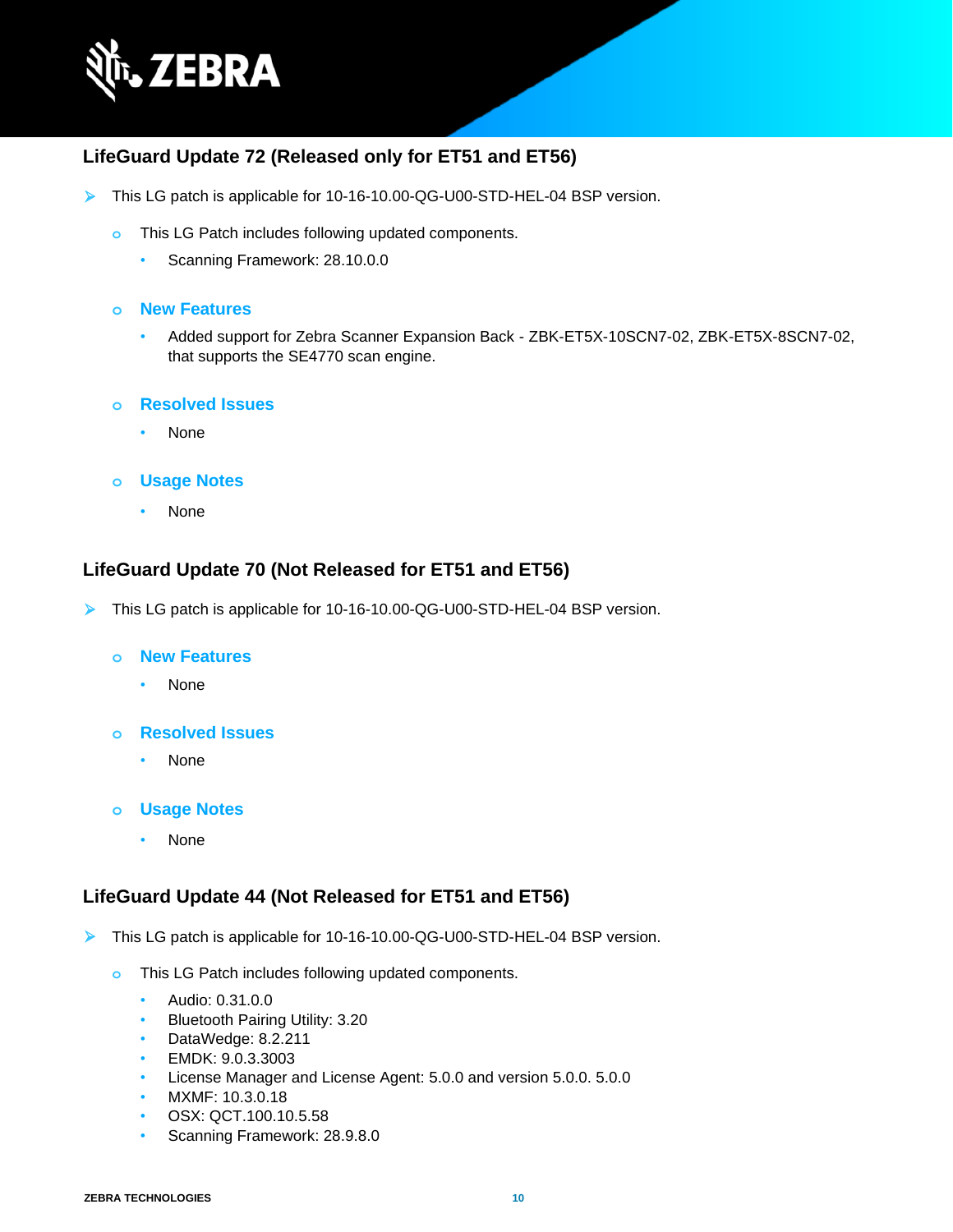

• StageNow: 5.1.0.1

## **o New Features**

- Added support for Keyboard Audible Feedback feature on MC3300x, MC3300xR, MC9300, MC2200, MC2700 and VC8300 and ability to control volume of Keyboard Audible Feedback by MDM.
- Added support to enable/disable DHCPv6 feature using DHCPOptionMgr CSP. Stateful DHCPv6 helps Admins track and block network abuses. With stateful DHCPv6 a client is likely to keep a stable IP as long as it stays on the same network.
- Added support to see SAM Bridge FW Version in SW Component.
- Added support to enable Low level NFC NCI Logging to get detailed logs for NFC scenarios for debugging purpose, logs are included as part of RxLogger logs.
- Added support in OemInfo to allow customer applications and sideloaded applications to read BT MAC address.
- Provided additional option for the user to change the touch panel mode configuration from Power Menu without going into settings menu once it is enabled using the CSP file.
- Added support for Multibarcode Automatic group identification.
- Added support for Multibarcode Read only specific barcodes.
- Added support to remove Bluetooth pairing list.
- Added support to pair BT Scanner at Google Setup Wizard (Welcome screen) to efficiently stage the device for devices without inbuilt scanner.

- SPR-40819 : Resolved an issue wherein 7-bit ASCII encoded data matrix code was not getting decoded.
- SPR-41039 : Updated the APN details for Bulgarian operator A1.
- SPR-40216 : Resolved an issue wherein flash LED temperature was very high when torch was turned ON for a longer duration.
- SPR-38667 : Resolved an issue wherein user was unable to remotely browse files over VPN.
- SPR-40400 : Resolved an issue wherein device was losing WWAN connectivity at higher temperatures.
- SPR-41255 : Resolved an issue wherein devices were getting struck in recovery screen during MDM enrollment.
- SPR-41056 : Resolved an issue wherein SIM not detected toast message used to appear even with a valid SIM.
- SPR-39513 : Resolved an issue wherein intermittently display would not turn on upon wakeup from suspend.
- SPR-39544 : Resolved an issue where eMMC health was not being retrieved correctly on certain flash part.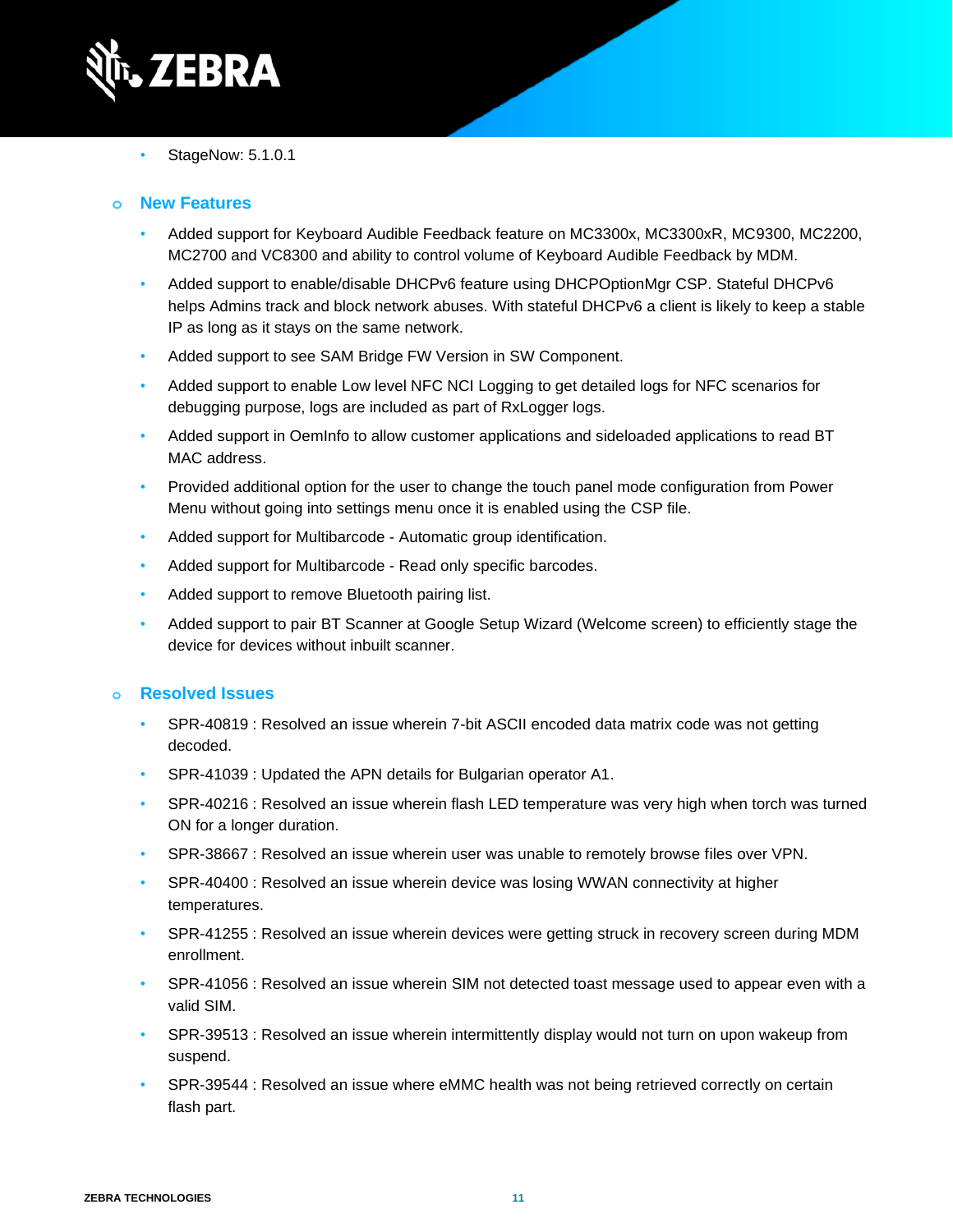

- SPR-41094 : Resolved an issue wherein during a call, user gets echo while the other user was on speaker mode.
- SPR-41144 : Resolved an issue wherein the EMM Enrollment was not working over ethernet connection.
- SPR-41622 : Resolved an issue wherein additional touch events were occurring for a single touch press.
- SPR-38739 : Resolved an issue wherein streaming of certain MP3 files used to fail.
- SPR-41400 : Resolved an issue wherein key remapping was not working for CTRL and other advanced key modifiers using OemConfig.
- SPR-41578 : Added support for enabling/disabling "key press sounds" via StageNow.
- SPR-41397 : Resolved an issue wherein intermittently WLAN failed to turn On.
- SPR-39082 : Resolved an issue wherein Intermittent loss of Ethernet connection is observed.
- SPR-41260 : Resolved an issue wherein third-party VPN Apps were unable to access certificates (installed via StageNow/MX) on the device resulting in not able to connect to the server.
- SPR-41915 : Enabled Serial Port Comm API support.
- Fixed an issue wherein device crash was seen when STC SIM was inserted.

• None

## **LifeGuard Update 28 (Not Released for ET51 and ET56)**

- ➢ This LG patch is applicable for 10-16-10.00-QG-U00-STD-HEL-04 BSP version.
	- **o New Features**
		- None
	- **o Resolved Issues**
		- None
	- **o Usage Notes**
		- None

## **LifeGuard Update 26 (Not Released for ET51 and ET56)**

➢ This LG patch is applicable for 10-16-10.00-QG-U00-STD-HEL-04 BSP version.

#### **o New Features**

• None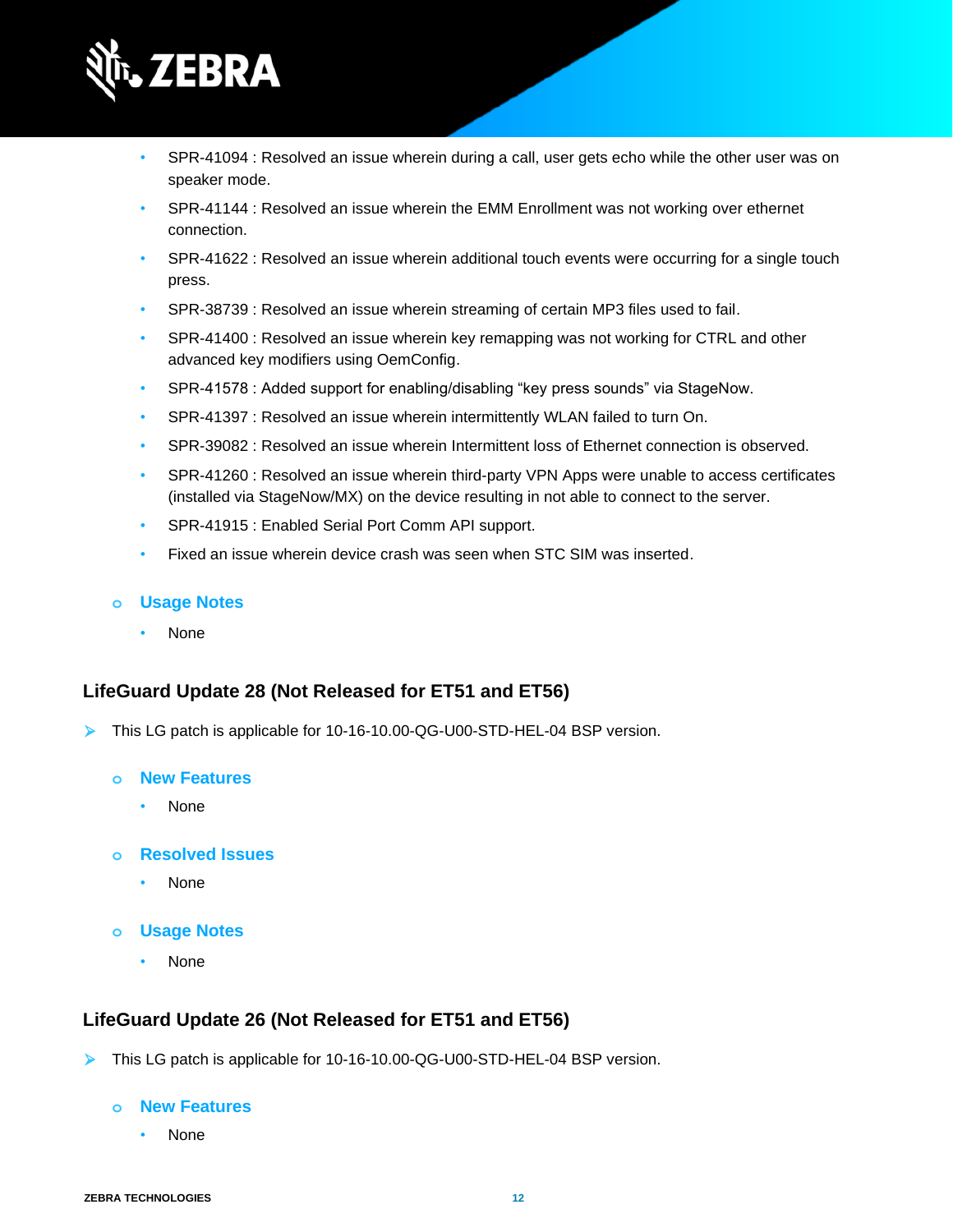

- **o Resolved Issues**
	- None
- **o Usage Notes**
	- None

## **LifeGuard Update 16 (Not Released for ET51 and ET56)**

➢ This LG patch is applicable for 10-16-10.00-QG-U00-STD-HEL-04 BSP version.

#### **o New Features**

• None

### **o Resolved Issues**

- None
- **o Usage Notes**
	- None

## **Version Information**

Below Table contains important information on versions

| <b>Description</b>          | <b>Version</b>                                       |
|-----------------------------|------------------------------------------------------|
| <b>Product Build Number</b> | 10-16-10.00-QG-U106-STD-HEL-04                       |
| Android Version             | 10                                                   |
| Security Patch level        | October 1, 2021                                      |
| <b>Component Versions</b>   | Please see Component Versions under Addendum section |

# **Known Constraints**

- Picture quality of the image taken with 'Night Mode' in low-light conditions is poor.
- Trigger Modes: Presentation Read Mode is preferred over Continuous Read Mode. If using Continuous Read mode, use a lower illumination brightness setting (e.g., 2) to ensure the scanner can work without interruption.
- "Red Eye Reduction" feature disables the camera flash in the device. Hence, to enable the camera flash please disable the 'Red Eye Reduction' feature.
- EMM does not support agent persistence in OS dessert downgrade scenario.
- Reset packages of Oreo and Pie should not be used on devices running with A10 software.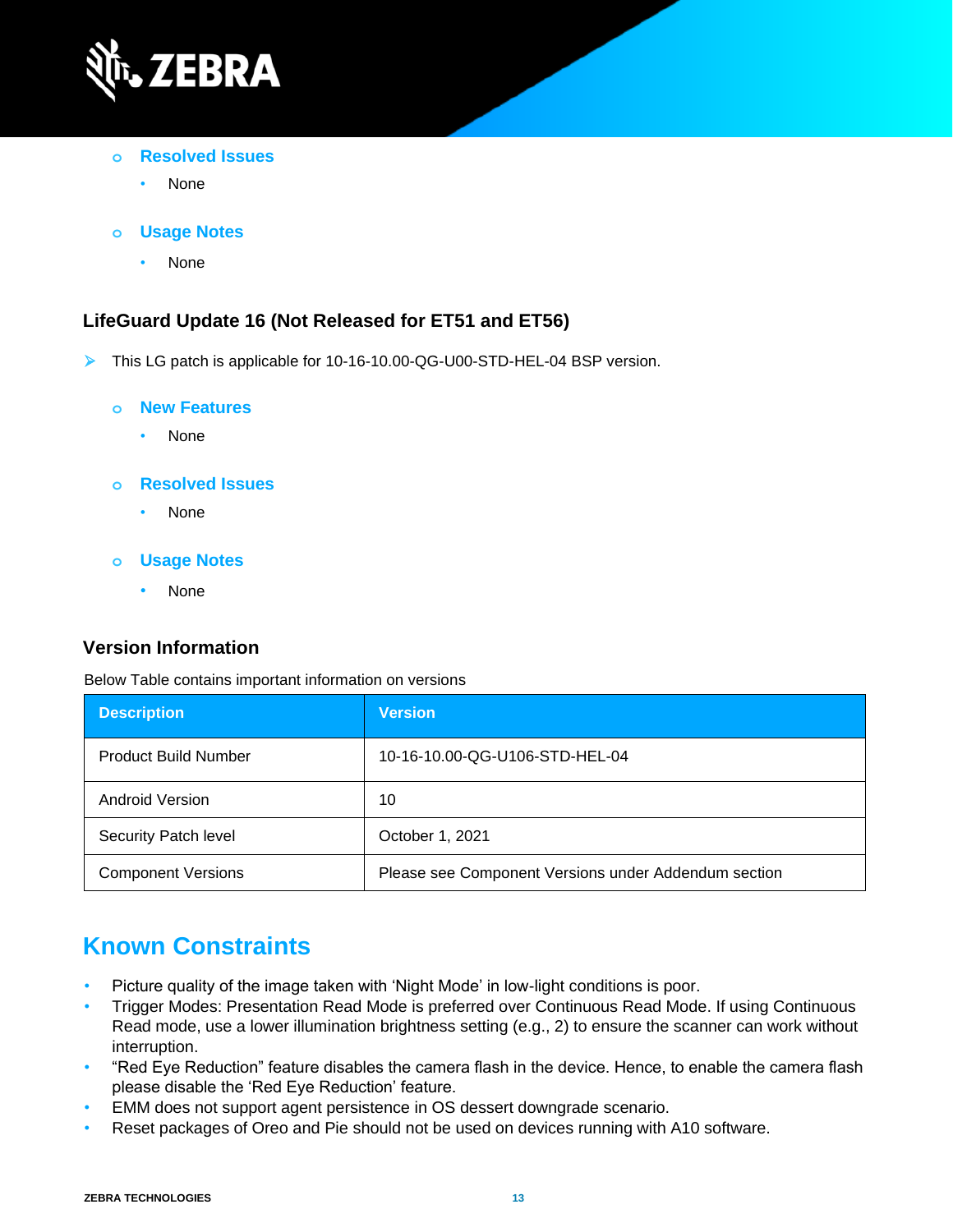

- In-order to avoid any inconsistencies in Settings UI it is recommended to wait for a few seconds after the device boots up.
- Transparent blue overlay in camera view –numeric, character or ENTER key presses in camera view will make this blue overlay appear. The camera is still functional; however, the view is covered with the blue overlay. To clear this, press the TAB key to move the control to a different menu item or close the camera app.
- In case of an OS upgrade from a s/w version having higher security patch level to a s/w version having lower security patch level, user data will be reset.
- TC5x flash LED temperature is too high when torch is on for long time.
- Unable to scan remote company network using ES file explorer over VPN.
- In case USB flash drives are not getting detected on VC8300 after reboot on USB-A port, re-insert the USB flash drive after the device is fully powered up & on home screen.
- On WT6300 with RS4000 & RS5000 usage, the DataWedge option "Keep enabled on suspend" (in Profiles > Configure scanner settings) shall NOT be set, user can set "Trigger Wakeup and Scan"(in Profiles > Configure scanner settings > Reader params) for single trigger wake and scan functionality.
- When phone app is being disabled using MDM and user tries to reboot the device, user might see **Recovery Screen** with "Try again" and "Factory data reset" options. Select option "Try again" to continue the reboot process. Do not select option "Factory data reset", as it will erase the user data.
- AppManager actions only apply to the applications on the device at the time "DisableGMSApps" is called. New GMS applications present in any new OS update will not be disabled following that update
- After upgrading from Oreo to A10, Device shows "SD card setup" notification, which is expected behavior from AOSP.
- After upgrading from Oreo to A10, staging fails on few packages, user must update package names accordingly and make use of the profiles or create new staging profiles.
- At the very first time, DHCPv6 enable through CSP is not reflecting until user disconnect/reconnect to the WLAN profile.
- Support for ZBK-ET5X-10SCN7-02 and ZBK-ET5X-8SCN7-02 (SE4770 scan engine devices) is not available with software released before 10-16-10.00-QG-U72-STD-HEL-04.

# **Important Links**

[Installation and setup instructions](https://www.zebra.com/content/dam/zebra_new_ia/en-us/software/operating-system/helios/a10-os-update-instructions.pdf) (if the link does not work, please copy It to browser and try)

### **Note:**

"As part of IT security best practices, Google Android enforces that the Security Patch Level (SPL) for the new OS or patch must be the same level or a newer level than the OS or patch version currently on the device. If the SPL for the new OS or patch is older than the SPL currently on the device, then the device will enterprise reset and wipe all user data and settings including user network configurations and remote management tools which would render the device inaccessible over a network."

- [Zebra Techdocs](http://techdocs.zebra.com/)
- **[Developer Portal](http://developer.zebra.com/)**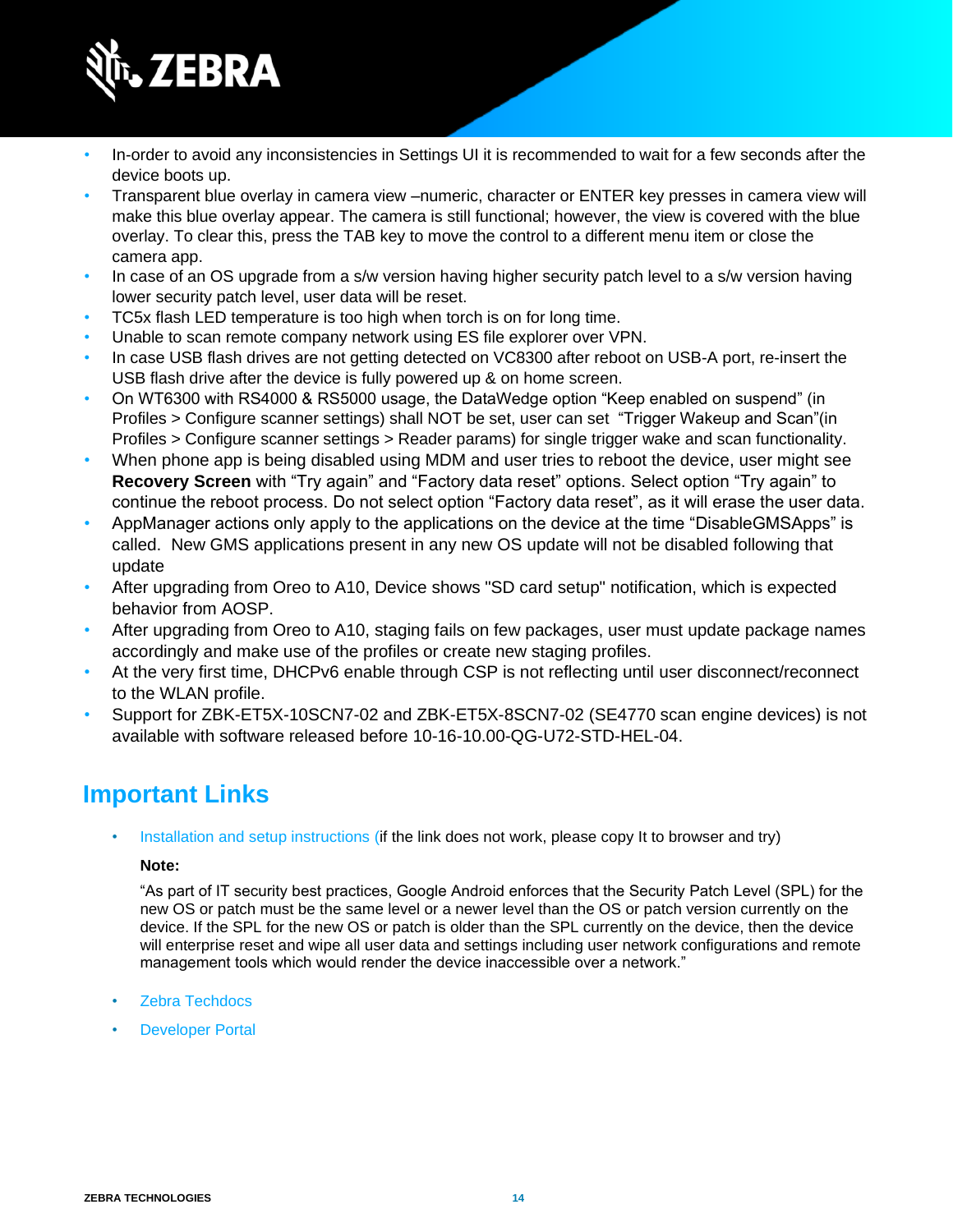

# **Device Support**

## **Device Compatibility**

This software release has been approved for use on the following devices.

| <b>Device</b><br><b>Family</b> | <b>Part Number</b>                                                                                                                                                                                                                                                                                                                                                                                                                                                                           |                                                                                                                                                                                                                                                                                                                                                                                                                                                                          | <b>Device Specific Manuals and</b><br><b>Guides</b> |
|--------------------------------|----------------------------------------------------------------------------------------------------------------------------------------------------------------------------------------------------------------------------------------------------------------------------------------------------------------------------------------------------------------------------------------------------------------------------------------------------------------------------------------------|--------------------------------------------------------------------------------------------------------------------------------------------------------------------------------------------------------------------------------------------------------------------------------------------------------------------------------------------------------------------------------------------------------------------------------------------------------------------------|-----------------------------------------------------|
| <b>TC21</b>                    | TC210K-01A222-A6<br>TC210K-01A242-A6<br>TC210K-01D221-A6<br>TC210K-01D241-A6<br>TC210K-01B212-A6<br>TC210K-01B232-A6<br>TC210K-01A422-A6<br>TC210K-01A442-A6<br>TC210K-0HD224-A6<br>TC210K-0HB224-A6<br>TC210K-0HB222-A6<br>TC210K-01A423-A6<br>TC210K-0KB224-A6<br>TC210K-01B422-NA<br>TC210K-01A222-NA<br>TC210K-01D221-NA<br>TC210K-01D241-NA<br>TC210K-01B212-TR<br>TC210K-01B212-RU<br>TC210K-0JD224-NA<br>TC210K-0JB224-NA<br>TC210K-01D221-TR<br>TC210K-01D241-TR<br>TC210K-01A423-IA | TC210K-01A242-NA<br>TC210K-01A442-NA<br>TC210K-01B212-NA<br>TC210K-01B232-NA<br>TC210K-01A423-NA<br>TC210K-0HD224-NA<br>TC210K-0HB224-NA<br>TC210K-0HB222-NA<br>TC210K-0KD224-NA<br>TC210K-0HD224-FT<br>TC210K-01A222-IA<br>TC210K-01A242-IA<br>TC210K-01A442-IA<br>TC210K-01B212-IA<br>TC210K-01B232-IA<br>TC210K-0HB224-IA<br>TC210K-01B212-XP<br>TC210K-01B232-TR<br>TC210K-01A422-IA<br>TC210K-01A222-RU<br>TC210K-01B232-RU<br>TC210K-0JB224-A6<br>TC210K-01A422-NA | <b>TC21 Home Page</b>                               |
| <b>TC26</b>                    | TC26AK-11A222-NA<br>TC26AK-11A242-NA<br>TC26AK-11A422-NA<br>TC26AK-11A423-NA<br>TC26AK-11B212-NA<br>TC26AK-11B232-NA<br>TC26AK-11D221-NA<br>TC26AK-11D241-NA<br>TC26AK-1HB222-NA<br>TC26AK-1HB224-NA<br>TC26AK-1HD224-FT<br>TC26AK-1HD224-NA<br>TC26AK-1JD224-NA<br>TC26AK-21A222-NA<br>TC26BK-11A222-A6<br>TC26BK-11A222-BR<br>TC26BK-11A222-IA<br>TC26BK-11A242-A6<br>TC26BK-11A242-BR<br>TC26BK-11A242-IA<br>TC26BK-11A422-A6                                                             | TC26BK-11A442-IA<br>TC26BK-11B212-A6<br>TC26BK-11B212-BR<br>TC26BK-11B212-IA<br>TC26BK-11B212-ID<br>TC26BK-11B212-RU<br>TC26BK-11B212-XP<br>TC26BK-11B232-A6<br>TC26BK-11B232-BR<br>TC26BK-11B232-IA<br>TC26BK-11B412-A6<br>TC26BK-11D221-A6<br>TC26BK-11D221-BR<br>TC26BK-11D241-A6<br>TC26BK-11D241-BR<br>TC26BK-1HB224-A6<br>TC26BK-1HB224-BR<br>TC26BK-1HB224-IA<br>TC26BK-1HD224-A6<br>TC26BK-1JB224-A6<br>TC26BK-21A222-A6                                         | <b>TC26 Home Page</b>                               |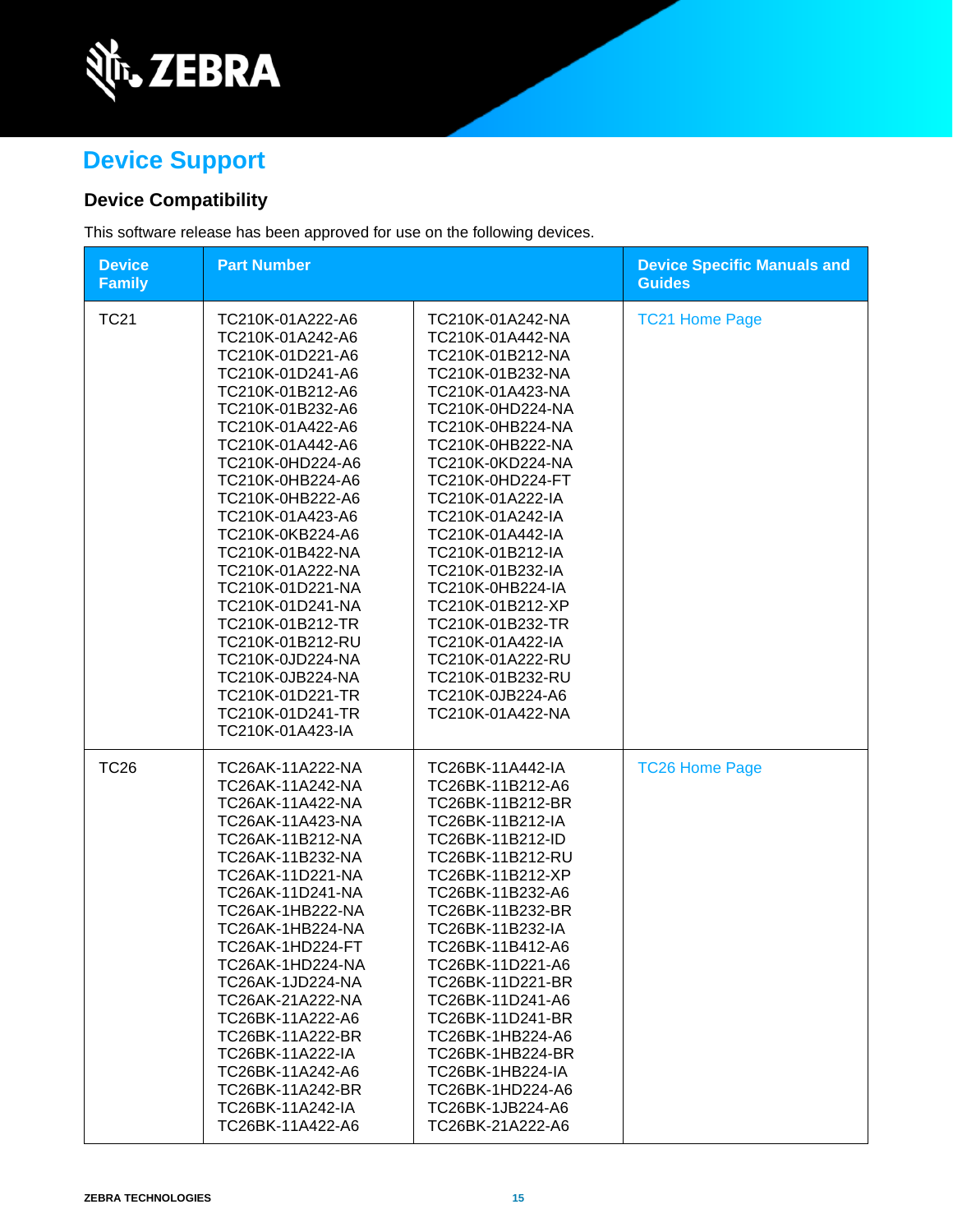

|             | TC26BK-11A422-BR  | TC26BK-21A222-IA  |                   |
|-------------|-------------------|-------------------|-------------------|
|             | TC26BK-11A423-A6  | TC26BK-21D221-A6  |                   |
|             | TC26BK-11A423-BR  | TC26DK-11B212-TR  |                   |
|             | TC26BK-11A442-A6  | TC26DK-11B232-TR  |                   |
|             | TC26BK-11A442-BR  | TC26BK-11D421-A6  |                   |
|             | TC26BK-11A222-ID  | TC26BK-11B212-TR  |                   |
|             | TC26BK-11A222-RU  | TC26BK-11B232-TR  |                   |
|             | TC26BK-11B232-RU  | TC26DK-11D221-TR  |                   |
|             | TC26DK-1HB224-TR  | TC26DK-11D241-TR  |                   |
|             | TC26AK-1JB224-NA  | TC26BK-21A442-A6  |                   |
|             | TC26BK-11D221-IA  | TC26BK-11A222-XP  |                   |
|             | TC26BK-11A422-XP  | TC26EK-21A222-NA  |                   |
|             |                   |                   |                   |
| <b>PS20</b> | PS20J-P4G1A600    | PS20J-P4G2CN00    | PS20 Home Page    |
|             | PS20J-P4G1A600-10 | PS20J-P4G1NA00    |                   |
|             | PS20J-B2G1A600    | PS20J-P4G1NA00-10 |                   |
|             | PS20J-B2G1A600-10 | PS20J-B2G1NA00    |                   |
|             | PS20J-P4H1A600    | PS20J-B2G1NA00-10 |                   |
|             | PS20J-P4H1A600-10 | PS20J-P4H1NA00    |                   |
|             | PS20J-B2G2CN00    | PS20J-P4H1NA00-10 |                   |
|             | PS20J-P4H2CN00    | PS20J-P4G1RU00    |                   |
|             |                   |                   |                   |
| MC3300x     | MC330L-RL2EG4NA   | MC330L-GE3EG4NA   | MC3300x Home Page |
|             | MC330L-RL3EG4NA   | MC330L-GE4EG4NA   |                   |
|             | MC330L-RL4EG4NA   | MC330L-GE2EG4RW   |                   |
|             | MC330L-RL2EG4RW   | MC330L-GE3EG4RW   |                   |
|             | MC330L-RL3EG4RW   | MC330L-SC2EG4RW   |                   |
|             | MC330L-RL4EG4RW   | MC330L-SC3EG4RW   |                   |
|             | MC330L-RC2EG4NA   | MC330L-SC4EG4RW   |                   |
|             | MC330L-RC3EG4NA   | MC330L-SJ2EG4NA   |                   |
|             | MC330L-RC4EG4NA   | MC330L-SJ3EG4NA   |                   |
|             | MC330L-RC2EG4RW   | MC330L-SJ4EG4NA   |                   |
|             | MC330L-RC3EG4RW   | MC330L-SJ2EG4RW   |                   |
|             | MC330L-RC4EG4RW   | MC330L-SJ3EG4RW   |                   |
|             | MC330L-SL2EG4NA   | MC330L-SJ4EG4RW   |                   |
|             | MC330L-SL3EG4NA   | MC330L-SA2EG4NA   |                   |
|             | MC330L-SL4EG4NA   | MC330L-SA3EG4NA   |                   |
|             | MC330L-SL2EG4RW   | MC330L-SA4EG4NA   |                   |
|             | MC330L-SL3EG4RW   | MC330L-SA2EG4RW   |                   |
|             | MC330L-SL4EG4RW   | MC330L-SA3EG4RW   |                   |
|             | MC330L-SC2EG4NA   | MC330L-SA4EG4RW   |                   |
|             | MC330L-SC3EG4NA   | MC330L-SA4EG4IN   |                   |
|             | MC330L-SC4EG4NA   | MC330L-SG4EG4NA   |                   |
|             | MC330L-SK2EG4NA   | MC330L-SG2EG4RW   |                   |
|             | MC330L-SK3EG4NA   | MC330L-SG3EG4RW   |                   |
|             | MC330L-SK4EG4NA   | MC330L-SG4EG4RW   |                   |
|             | MC330L-SK2EG4RW   | MC330L-GL2EG4NA   |                   |
|             | MC330L-SK3EG4RW   | MC330L-GL3EG4NA   |                   |
|             | MC330L-SK4EG4RW   | MC330L-GL4EG4NA   |                   |
|             | MC330L-SM2EG4NA   | MC330L-GL2EG4RW   |                   |
|             | MC330L-SM3EG4NA   | MC330L-GL3EG4RW   |                   |
|             | MC330L-SM4EG4NA   | MC330L-GL4EG4RW   |                   |
|             | MC330L-SM2EG4RW   | MC330L-GL3EG4IN   |                   |
|             | MC330L-SM3EG4RW   | MC330L-GL4EG4IN   |                   |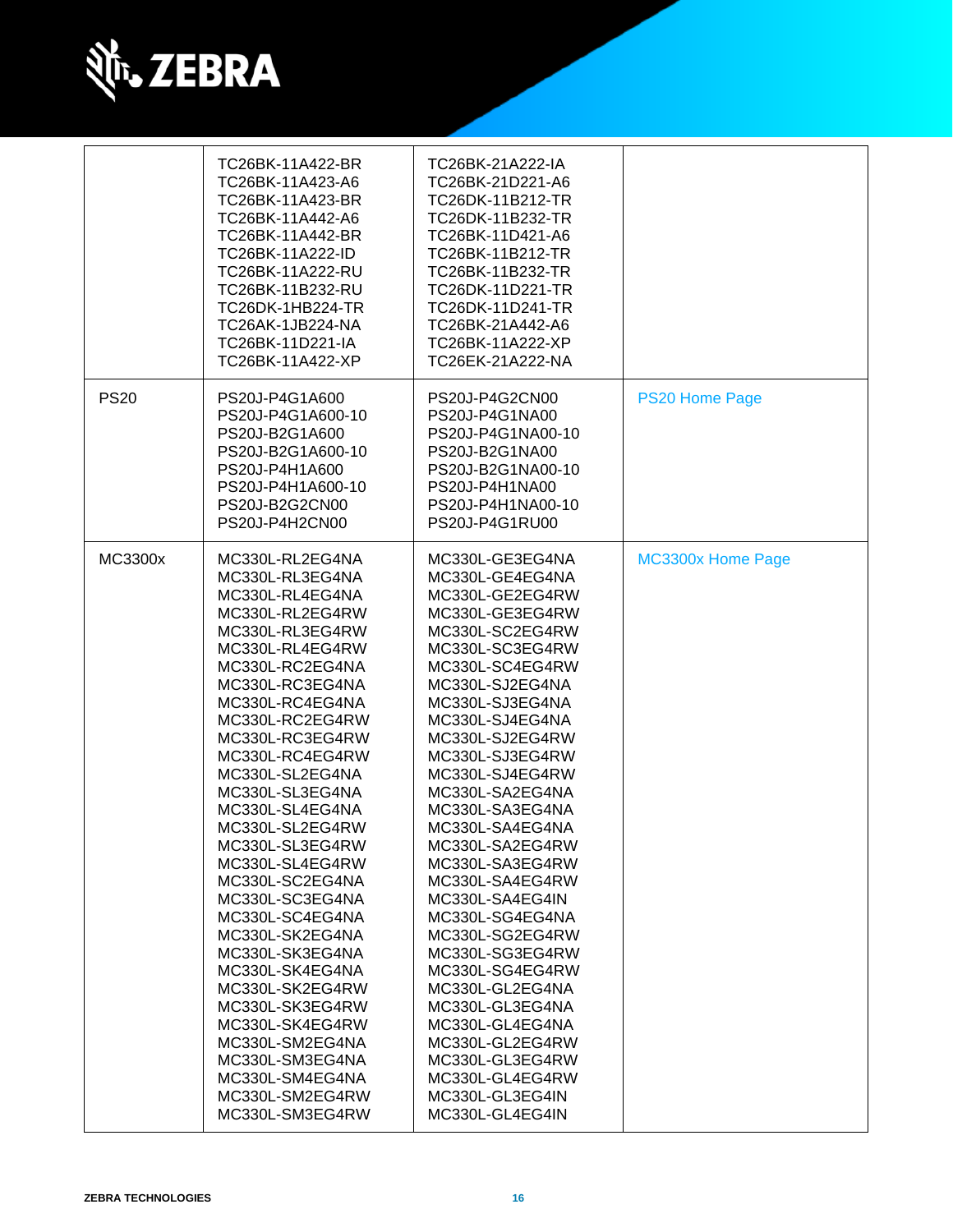

|                              | MC330L-SM4EG4RW<br>MC330L-SE2EG4NA<br>MC330L-SE3EG4NA<br>MC330L-SE4EG4NA<br>MC330L-SE2EG4RW<br>MC330L-SE3EG4RW<br>MC330L-SE4EG4RW<br>MC330L-SG2EG4NA<br>MC330L-SG3EG4NA<br>MC330L-GE2EG4NA<br>MC330L-GE4EG4RW<br>MC330L-GE3EG4IN<br>MC330L-GE4EG4IN<br>MC330L-SG3EG4IN<br>MC330L-SA3EG4TR<br>MC330L-SG3EG4TR<br>MC330L-SJ2EG4RU<br>MC330L-SA2EG4RU<br>MC330L-SG3EG4RU<br>MC330L-SE3EG4RU<br>MC330L-GJ2EG4RU<br>MC330L-GE3EG4RU<br>MC330L-GE2EG4RU | MC330L-GJ2EG4NA<br>MC330L-GJ3EG4NA<br>MC330L-GJ4EG4NA<br>MC330L-GJ2EG4RW<br>MC330L-GJ3EG4RW<br>MC330L-GJ4EG4RW<br>MC330L-SJ3EG4IN<br>MC330L-SJ4EG4IN<br>MC330L-GJ3EG4IN<br>MC330L-GJ4EG4IN<br>MC330L-GJ3EG4RW01<br>MC330L-GJ3EG4NA01<br>MC330L-GJ3EG4IN01<br>MC330L-SA3EG4IN<br>MC330L-SA4EG4TR<br>MC330L-SG4EG4TR<br>MC330L-SJ3EG4RU<br>MC330L-SA3EG4RU<br>MC330L-SK3EG4RU<br>MC330L-GJ3EG4RU<br>MC330L-GJ4EG4RU<br>MC330L-GE4EG4RU |                           |
|------------------------------|---------------------------------------------------------------------------------------------------------------------------------------------------------------------------------------------------------------------------------------------------------------------------------------------------------------------------------------------------------------------------------------------------------------------------------------------------|--------------------------------------------------------------------------------------------------------------------------------------------------------------------------------------------------------------------------------------------------------------------------------------------------------------------------------------------------------------------------------------------------------------------------------------|---------------------------|
| <b>MC3300xR</b>              | MC333U-GJ2EG4EU<br>MC333U-GJ2EG4IL<br>MC333U-GJ2EG4US<br>MC333U-GJ3EG4EU<br>MC333U-GJ3EG4US<br>MC333U-GJ4EG4EU<br>MC333U-GJ4EG4IN<br>MC333U-GJ4EG4JP<br>MC333U-GJ4EG4US<br>MC333U-GJ4EG4WR<br>MC339U-GE2EG4EU<br>MC339U-GE2EG4US<br>MC339U-GE3EG4EU<br>MC339U-GE3EG4US<br>MC339U-GE4EG4EU<br>MC333U-GJ4EG4SL                                                                                                                                      | MC339U-GE4EG4IN<br>MC339U-GE4EG4JP<br>MC339U-GE4EG4US<br>MC339U-GE4EG4WR<br>MC339U-GF2EG4EU<br>MC339U-GF2EG4US<br>MC339U-GF3EG4EU<br>MC339U-GF3EG4US<br>MC339U-GF4EG4EU<br>MC339U-GF4EG4US<br>MC339U-GF4EG4WR<br>MC339U-GF4EG4TH<br>MC339U-GF3EG4TH<br>MC339U-GE4EG4TH<br>MC333U-GJ4EG4TH<br>MC339U-GF4EG4SL                                                                                                                         | <b>MC3300xR Home Page</b> |
| <b>TC52</b>                  | TC520K-1PEZU4P-A6<br>TC520K-1PEZU4P-NA                                                                                                                                                                                                                                                                                                                                                                                                            | TC520K-1PEZU4P-IA<br>TC520K-1PEZU4P-FT                                                                                                                                                                                                                                                                                                                                                                                               | <b>TC52 Home Page</b>     |
| $TC52 -$<br>AR1337<br>Camera | TC520K-1PFZU4P-A6                                                                                                                                                                                                                                                                                                                                                                                                                                 | TC520K-1PFZU4P-NA                                                                                                                                                                                                                                                                                                                                                                                                                    | <b>TC52 Home Page</b>     |
| TC52 HC                      | TC520K-1HEZU4P-NA<br>TC520K-1HEZU4P-A6                                                                                                                                                                                                                                                                                                                                                                                                            | TC520K-1HEZU4P-FT<br>TC520K-1HEZU4P-IA                                                                                                                                                                                                                                                                                                                                                                                               | <b>TC52 HC Home Page</b>  |
| TC52X                        | TC520K-1XFMU6P-NA<br>TC520K-1XFMU6P-A6                                                                                                                                                                                                                                                                                                                                                                                                            | TC520K-1XFMU6P-FT<br>TC520K-1XFMU6P-IA                                                                                                                                                                                                                                                                                                                                                                                               | <b>TC52X Home Page</b>    |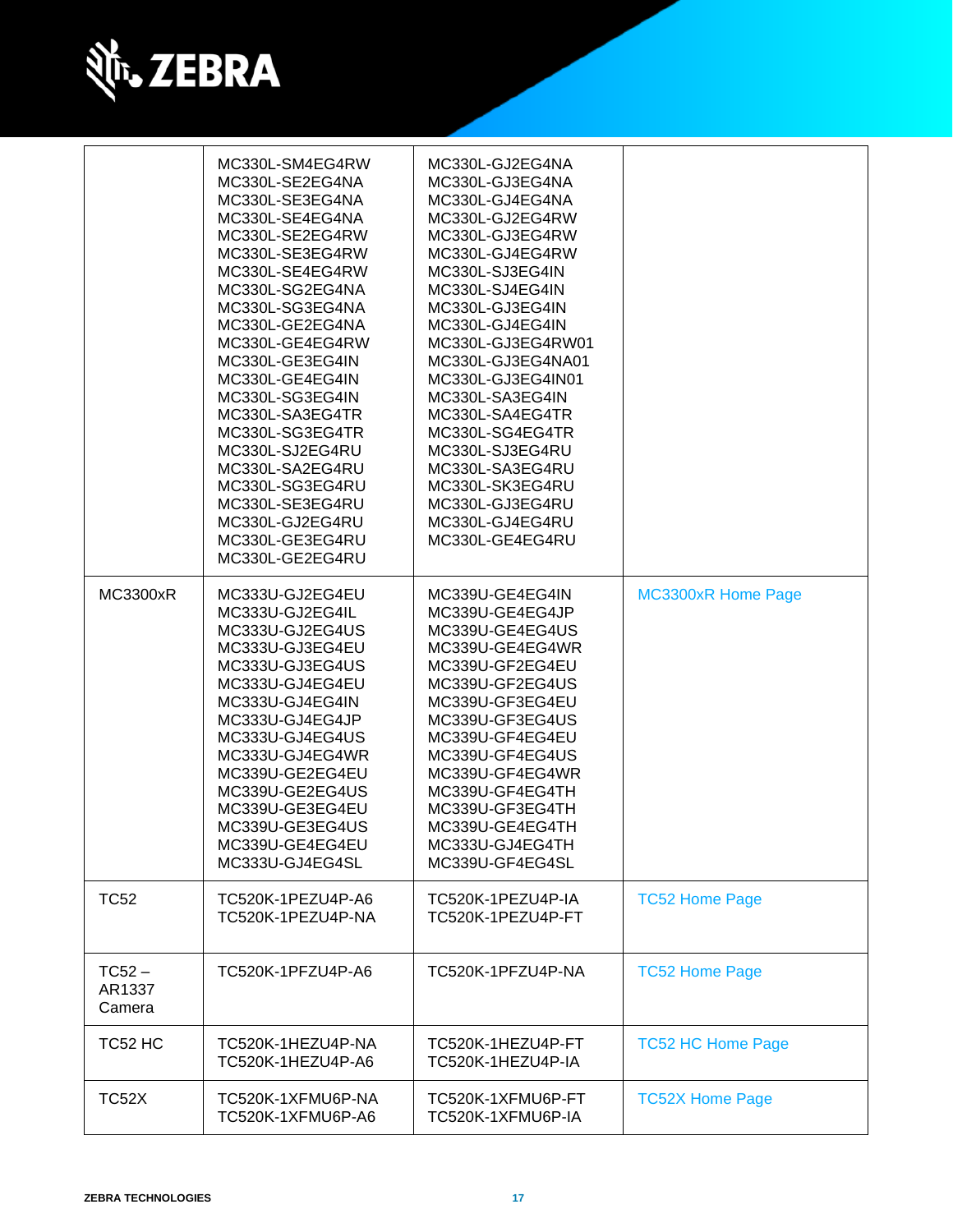

|                              | TC520K-1XFMU6P-TK                                                                                                                                                                                                                                                                | TC520K-1XFMU6P-RU                                                                                                                                                                         |                         |
|------------------------------|----------------------------------------------------------------------------------------------------------------------------------------------------------------------------------------------------------------------------------------------------------------------------------|-------------------------------------------------------------------------------------------------------------------------------------------------------------------------------------------|-------------------------|
| TC57X                        | TC57HO-1XFMU6P-A6<br>TC57HO-1XFMU6P-BR<br>TC57HO-1XFMU6P-IA<br>TC57HO-1XFMU6P-FT<br>TC57HO-1XFMU6P-RU                                                                                                                                                                            | TC57HO-1XFMU6P-ID<br>TC57JO-1XFMU6P-TK<br>TC57HO-1XFMU6P-NA                                                                                                                               | <b>TC57X Home Page</b>  |
| L10A                         | RTL10B1-xxxxxxxxxxNA<br>(North America)<br>RTL10B1-xxAxxX0x00A6<br>(ROW)<br>Note: 'x' Stands for wild card for<br>different configurations                                                                                                                                       | RTL10B1-xxAxxX0x00IN<br>(India)<br>RTL10B1-xxxxxxxxxRU<br>(Russia)                                                                                                                        | L10A Home Page          |
| <b>TC8300</b>                | TC83B0-x005A510NA<br>TC83B0-x005A61CNA<br>TC83BH-x205A710NA<br>TC83B0-x005A510RW<br>TC83B0-x005A61CRW<br>TC83BH-x205A710RW<br>TC83B0-x005A510IN<br>TC83B0-x005A61CIN<br>TC83BH-x205A710IN<br>TC83BH-x206A710NA<br>Note: 'x' Stands for wild card for<br>different configurations | TC83BH-x206A710RW<br>TC83B0-4005A610NA<br>TC83B0-4005A610RW<br>TC83B0-4005A610IN<br>TC83B0-5005A610NA<br>TC83B0-5005A610RW<br>TC83B0-5005A610IN<br>TC83B0-x005A510TA<br>TC83BH-x205A710TA | <b>TC8300 Home Page</b> |
| MC93                         | MC930B-GSXXG4XX<br>MC930P-GSXXG4XX<br>MC930P-GFXXG4XX<br>Note: 'x' Stands for wild card for<br>different configurations                                                                                                                                                          | MC930B-GSXXG4NA-XX<br>MC930P-GSXXG4NA-XX                                                                                                                                                  | MC9300 Home Page        |
| <b>VC8300</b>                | VC83-08FOCABAABA-I<br>VC83-08FOCQBAABA-I<br>VC83-08FOCQBAABANA<br>VC83-08SOCABAABA-I                                                                                                                                                                                             | VC83-08SOCQBAABA-I<br>VC83-08SOCQBAABANA<br>VC83-08SOCQBAABAIN                                                                                                                            | VC8300 Home Page        |
| EC30                         | EC300K-1SA2ANA<br>EC300K-1SA2AA6<br>EC300K-1SA2AIA                                                                                                                                                                                                                               | KT-EC300K-1SA2BNA-10<br>KT-EC300K-1SA2BA6-10                                                                                                                                              | <b>EC30 Home Page</b>   |
| <b>TC72</b>                  | TC720L-0ME24B0-A6<br>TC720L-0ME24B0-NA<br>TC720L-0ME24B0-BR<br>TC720L-0ME24B0-IA                                                                                                                                                                                                 | TC720L-0ME24B0-TN<br>TC720L-0ME24B0-FT<br>TC720L-0MJ24B0-A6<br>TC720L-0MJ24B0-NA                                                                                                          | <b>TC72 Home Page</b>   |
| $TC72 -$<br>AR1337<br>Camera | TC720L-0MK24B0-A6<br>TC720L-0MK24B0-NA                                                                                                                                                                                                                                           | TC720L-0ML24B0-A6<br>TC720L-0ML24B0-NA                                                                                                                                                    | <b>TC72 Home Page</b>   |
| <b>TC77</b>                  | TC77HL-5ME24BG-A6<br>TC77HL-5ME24BD-IA                                                                                                                                                                                                                                           | TC77HL-5MG24BG-EA<br>TC77HL-6ME34BG-A6<br>TC77HL-5ME24BD-BR                                                                                                                               | <b>TC77 Home Page</b>   |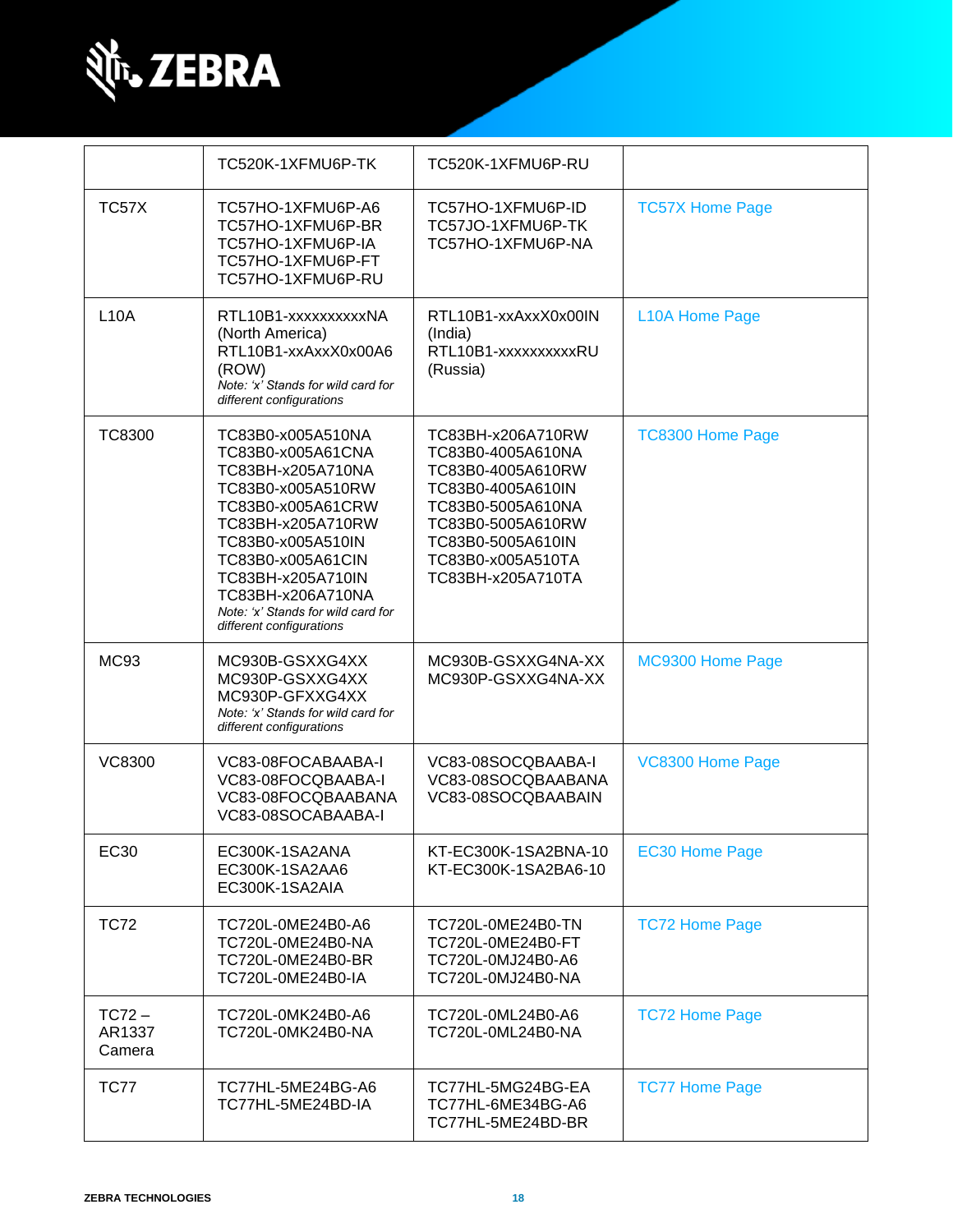

|                              | TC77HL-5ME24BG-FT<br>(FIPS_SKU)<br>TC77HL-7MJ24BG-A6<br>TC77HL-5ME24BD-ID<br>TC77HL-5ME24BG-EA<br>TC77HL-5ME24BG-NA                                            | TC77HL-5MJ24BG-A6<br>TC77HL-5ME24BG-RU<br>TC77HL-5MJ24BG-NA<br>TC77HL-7MJ24BG-NA                                                                                     |                       |
|------------------------------|----------------------------------------------------------------------------------------------------------------------------------------------------------------|----------------------------------------------------------------------------------------------------------------------------------------------------------------------|-----------------------|
| $TC77-$<br>AR1337<br>Camera  | TC77HL-5MK24BG-A6<br>TC77HL-5MK24BG-NA                                                                                                                         | TC77HL-5ML24BG-A6<br>TC77HL-5ML24BG-NA                                                                                                                               | <b>TC77 Home Page</b> |
| <b>TC57</b>                  | TC57HO-1PEZU4P-A6<br>TC57HO-1PEZU4P-IA<br>TC57HO-1PEZU4P-NA<br>TC57HO-1PEZU4P-XP                                                                               | TC57HO-1PEZU4P-BR<br>TC57HO-1PEZU4P-ID<br>TC57HO-1PEZU4P-FT                                                                                                          | <b>TC57 Home Page</b> |
| $TC57 -$<br>AR1337<br>Camera | TC57HO-1PFZU4P-A6                                                                                                                                              | TC57HO-1PFZU4P-NA                                                                                                                                                    | <b>TC57 Home Page</b> |
| CC600                        | CC600-5-3200LNNA<br>CC600-5-3200LNWW<br>CC600-5-3200LNRU                                                                                                       | CC600-5-3200LNIN<br>CC600-5-3200LNCH                                                                                                                                 | CC600 Home Page       |
| CC6000                       | CC6000-10-3200LCWW<br>CC6000-10-3200PCWW<br>CC6000-10-3200LCNA<br>CC6000-10-320NLCNA<br>CC6000-10-3200LCRU                                                     | CC6000-10-3200PCNA<br>CC6000-10-3200LNNA<br>CC6000-10-320NLCWW<br>CC600-5-3200LNCH                                                                                   | CC6000 Home Page      |
| WT6300                       | WT63B0-TS0QNERW<br>WT63B0-TS0QNENA<br>WT63B0-TX0QNERW<br>WT63B0-TX0QNENA<br>WT63B0-TS0QNETR                                                                    | WT63B0-KS0QNERW<br>WT63B0-KS0QNENA<br>WT63B0-KX0QNERW<br>WT63B0-KX0QNENA<br>WT63B0-TS0QNERU                                                                          | WT6300 Home Page      |
| MC2200                       | MC220J-2A3S2RW<br>MC220J-2A3S2NA<br>MC220J-2A3S2IN<br>MC220K-2B3S3RW<br>MC220K-2B3S3NA<br>MC220K-2B3S3IN<br>MC220K-2A3S3RW<br>MC220K-2B3S3TR<br>MC220J-2A3S2RU | MC220K-2B3S3IN01<br>MC220K-2A3S3RW<br>MC220K-2A3S3RW01<br>MC220K-2A3S3IN01<br>MC220J-2A3S2XP<br>MC220K-2B3S3XP<br>MC220J-2A3S2TR<br>MC220K-2B3S3RU<br>MC220K-2A3S3RU | MC2200 Home Page      |
| MC2700                       | MC27AJ-2A3S2NA<br>MC27AK-2B3S3NA<br>MC27AK-4B3S3NA<br>MC27BJ-2A3S2RU<br>MC27BJ-2A3S2RW<br>MC27BJ-2A3S2TR<br>MC27BJ-2A3S2XP<br>MC27BK-2B3S3RU                   | MC27BK-2B3S3RW<br>MC27BK-2B3S3TR<br>MC27BK-2B3S3XP<br>MC27BK-4B3S3RW<br>MC27BJ-2A3S2BR<br>MC27BJ-2A3S2IN<br>MC27BK-2B3S3BR<br>MC27BK-2B3S3IN                         | MC2700 Home Page      |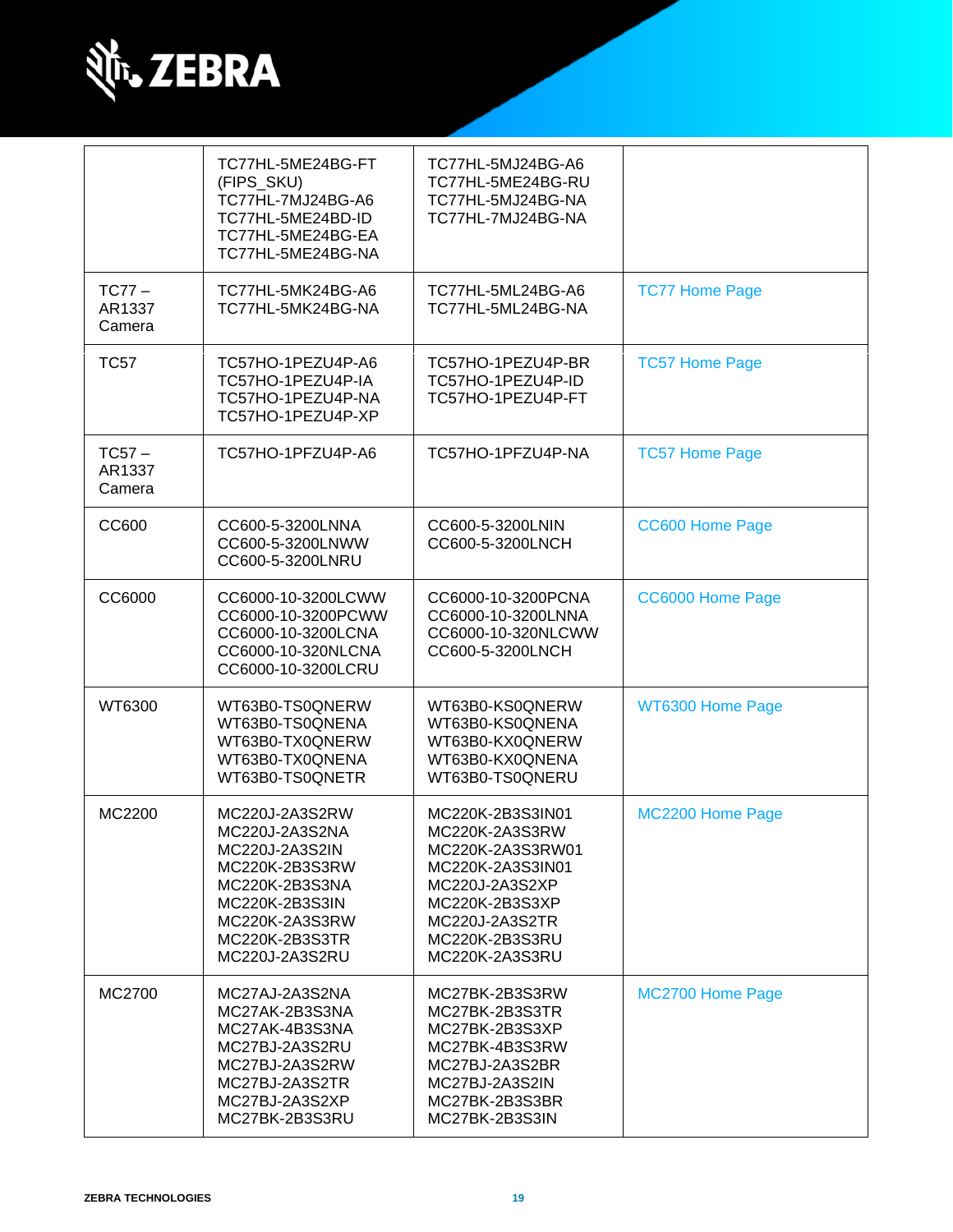

| <b>EC50</b> | EC500K-01B132-NA<br>EC500K-01B242-NA<br>EC500K-01B243-NA<br>EC500K-01D141-NA<br>EC500K-01B112-NA<br>EC500K-01B222-NA<br>EC500K-01B223-NA<br>EC500K-01D121-NA<br>EC500K-01D121-IA<br>EC500K-01D121-RU<br>EC500K-01D121-TR<br>EC500K-01D121-XP<br>EC500K-01B223-IA<br>EC500K-01B223-RU                     | EC500K-01B243-A6<br>EC500K-01D141-A6<br>EC500K-01B132-A6<br>EC500K-01B242-A6<br>EC500K-01B112-A6<br>EC500K-01B222-A6<br>EC500K-01B223-A6<br>EC500K-01D121-A6<br>EC500K-01B223-TR<br>EC500K-01B223-XP<br>EC500K-01B112-IA<br>EC500K-01B112-RU<br>EC500K-01B112-TR<br>EC500K-01B112-XP                                         | <b>EC50 Home Page</b> |
|-------------|----------------------------------------------------------------------------------------------------------------------------------------------------------------------------------------------------------------------------------------------------------------------------------------------------------|------------------------------------------------------------------------------------------------------------------------------------------------------------------------------------------------------------------------------------------------------------------------------------------------------------------------------|-----------------------|
| <b>EC55</b> | EC55BK-21D141-A6<br>EC55BK-11B132-A6<br>EC55AK-21D121-NA<br>EC55AK-11B112-NA<br>EC55AK-21B222-NA<br>EC55AK-21B223-NA<br>EC55AK-11B132-NA<br>EC55AK-21B242-NA<br>EC55AK-21B243-NA<br>EC55AK-21D141-NA<br>EC55BK-11B112-BR<br>EC55BK-11B112-IA<br>EC55BK-11B112-ID<br>EC55BK-11B112-RU<br>EC55BK-11B112-XP | EC55BK-21B242-A6<br>EC55BK-21B243-A6<br>EC55BK-21D121-A6<br>EC55BK-11B112-A6<br>EC55BK-21B222-A6<br>EC55BK-21B223-A6<br>EC55BK-21B223-BR<br>EC55BK-21B223-IA<br>EC55BK-21B223-ID<br>EC55BK-21B223-RU<br>EC55BK-21B223-XP<br>EC55BK-21D121-BR<br>EC55BK-21D121-IA<br>EC55BK-21D121-ID<br>EC55BK-21D121-RU<br>EC55BK-21D121-XP | <b>EC55 Home Page</b> |

# **Addendum**

## **Component Versions**

| <b>Component / Description</b>   | <b>Version</b> |
|----------------------------------|----------------|
| Linux Kernel                     | 4.4.205        |
| AnalyticsMgr                     | 2.4.0.1254     |
| Android SDK Level                | 29             |
| Audio (Microphone and Speaker)   | 0.35.0.0       |
| <b>Battery Manager</b>           | 1.1.7          |
| <b>Bluetooth Pairing Utility</b> | 3.25           |
| Camera                           | 2.0.002        |